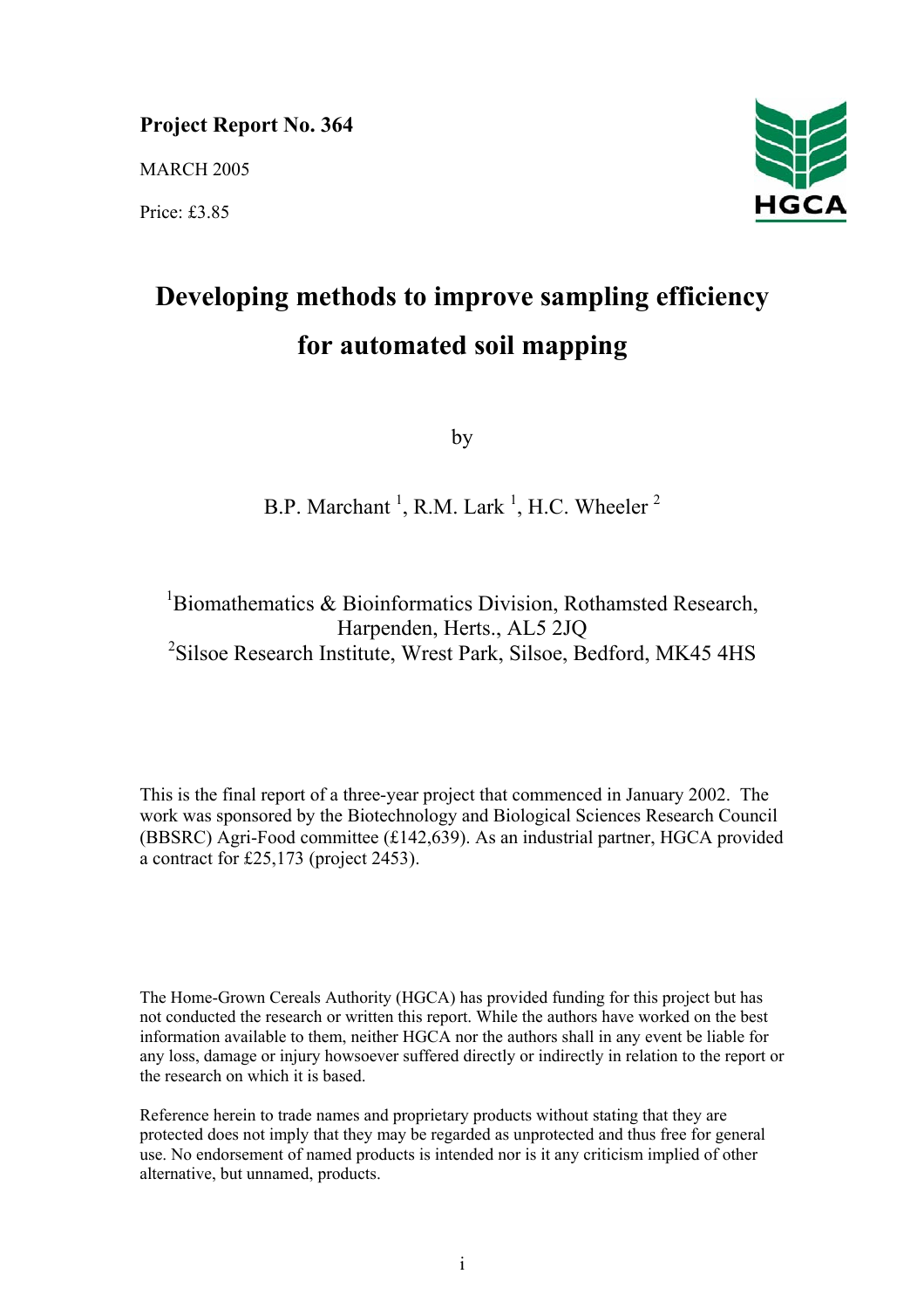# **CONTENTS**

|                                                                                                   | Page     |
|---------------------------------------------------------------------------------------------------|----------|
| Abstract                                                                                          | no.<br>1 |
| <b>Summary</b>                                                                                    | 2        |
| <b>Chapter 1. Estimating variogram uncertainty</b>                                                | 11       |
| Chapter 2. Optimized sample schemes for geostatistical surveys                                    | 12       |
| Chapter 3. Adaptive sampling for reconnaissance surveys for<br>geostatistical mapping of the soil | 18       |
| Chapter 4. A field system for adaptive sampling                                                   | 24       |
| Acknowledgements                                                                                  | 30       |
| <b>References</b>                                                                                 | 31       |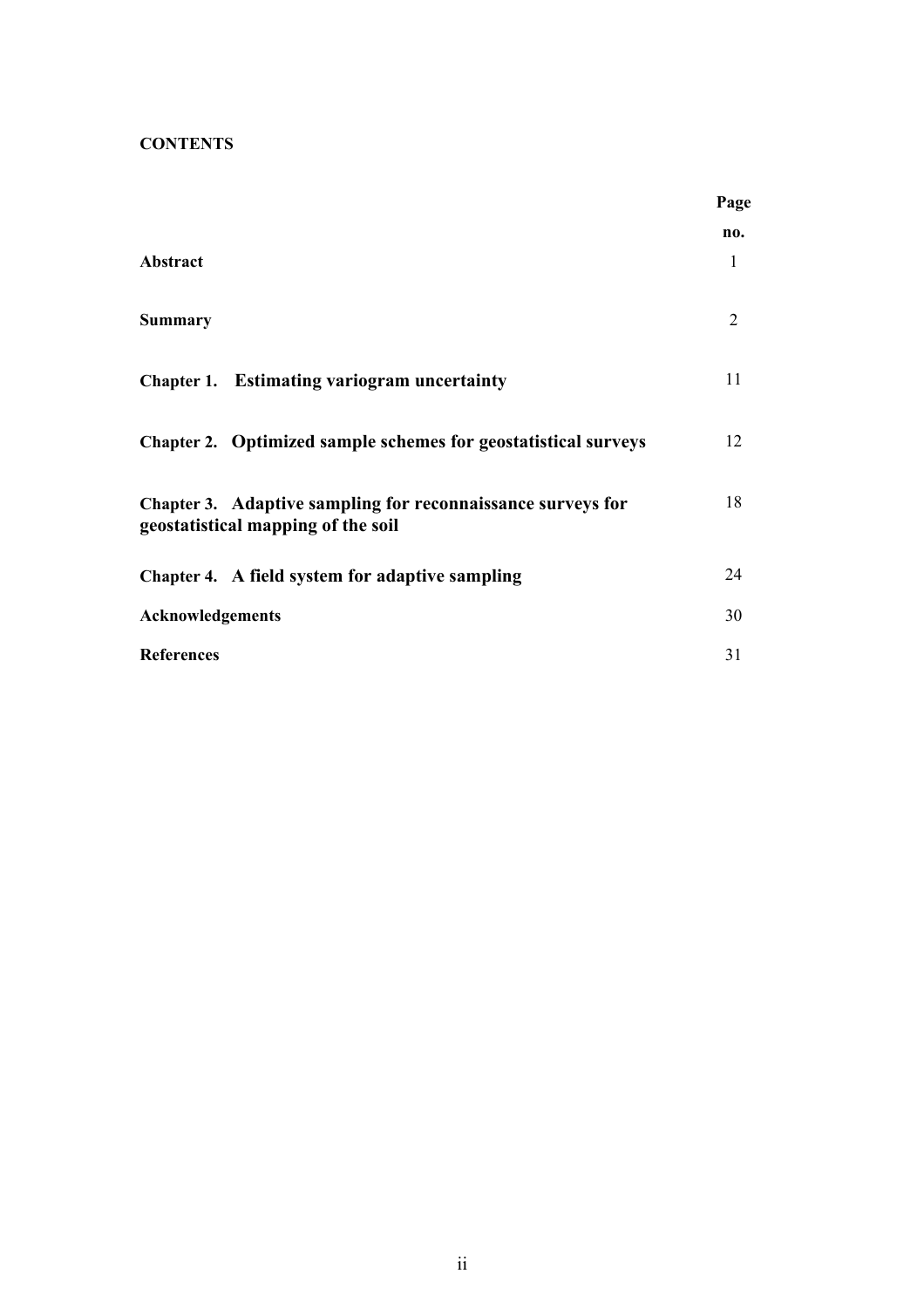#### **ABSTRACT**

The goal of this project was to develop methods to sample spatial variables, such as soil or crop properties, which are efficient and cost-effective despite the fact that we start with little or no information about the spatial variability of the variable. Commonly when we begin a survey we do not know in advance how intensively to sample, and so we run the risk of completing then survey then finding that we have substantially over-sampled and so wasted effort, or that we are not able to produce a reasonable map from the our data because they are too sparse.

We developed an approach to optimization of sampling for a single-phase geostatistical survey, showing how the combined uncertainty of our model of spatial variation (variogram), and predictions under spatial variation could be quantified and minimized, assuming some prior distribution of variogram parameters. We showed, using simulation, how this scheme successfully models prediction error variance, and how under different underlying kinds of spatial variation the resulting sample schemes achieve the dual goal of allowing adequate estimates of the variogram and disposing sample points from which to map the variable.

We then developed a fully adaptive sample scheme. Under this the sampling is divided into phases. In the initial phases (reconnaissance) our uncertainty about the required final sample intensity is reduced by sampling designed to yield maximum information, and at the end of each phase we are presented with a representation of this uncertainty which allows us to decide whether further reconnaissance sampling is justified or whether we should proceed to a final sampling phase before mapping. This final phase may be designed so as to allow for the existing observations, and so to save on total sampling effort. We demonstrated the value of this method by simulation.

We built a field system to implement these algorithms for mapping the water content of the soil with a sensor. This uses GPS to record locations, and to guide the user to selected sample sites. We applied the system in a survey of a field, and showed how it identified the relatively sparse sample effort needed to map the variable to a specified precision.

In conclusion, we have shown how substantial efficiencies in sampling are possible using appropriate algorithms. Some of the methods we have used, notably the spatial simulated annealing algorithm to select sample points, could be applied to simpler sampling problems that farmers and agronomists face.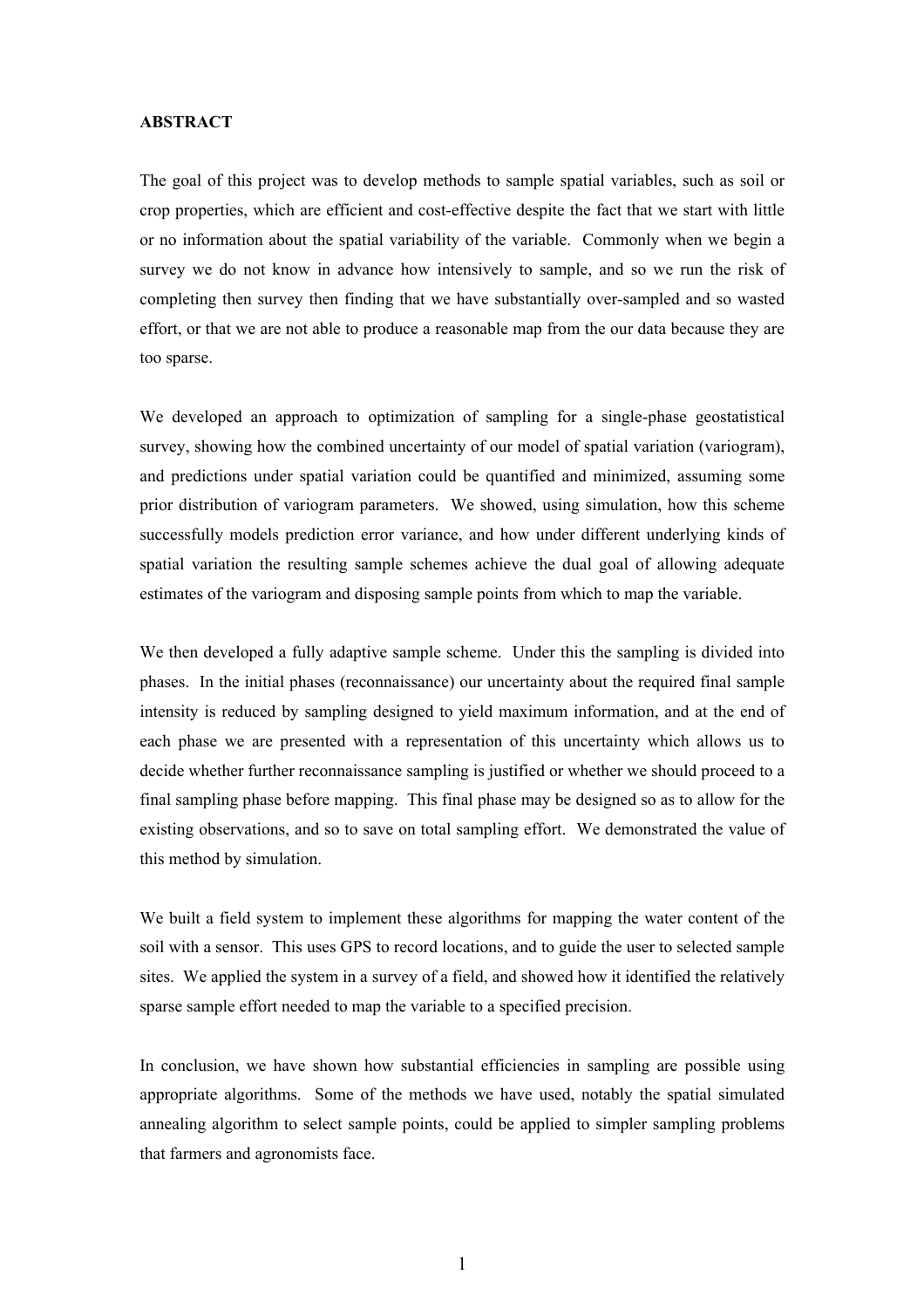#### **SUMMARY**

### **Background: the problem**

Spatial variability of soil and other variables at within-field scales is recognized as both a challenge and an opportunity for farmers and their advisers (see, for example, the HGCA Research Strategy, 2004). It is also recognized that one of the biggest problems for management of within-field variation is obtaining adequate information on the variations of important variables at acceptable cost.

These issues have been tackled in previous projects funded by the HGCA. Lark et al. (1998, 2003) considered, among other problems, how ancillary variables, notably yield data, might be used to direct sampling more efficiently. One of their principal conclusions, based on a large set of fields across the arable landscape of Great Britain, was that

#### *while all fields are variable, some fields are more variable than others.*

This gnomic statement has significant implications. Most importantly it means that we cannot, with confidence, present farmers or agronomists with a sampling strategy that will be efficient in all fields. This conclusion is supported by the work of Oliver and Frogbrook (2004) who showed that, if soil properties are to be mapped with adequate precision, then the effort needed will differ between fields. Their results suggested that the standard practice of sampling on a 100-m grid was unlikely to resolve spatial variation adequately.

The farmer or agronomist is left in a quandary. It may be summarized thus:

*I am told that sampling every 100m is unlikely to generate adequate information for spatially variable management, but I am not given an alternative intensity against which I can make judgements about the costs and benefits of this information. On the basis of what we are told a 50-m sample interval (four times more costly than the standard) might turn out to be woefully inadequate in some fields and wastefully generous in others. How, then, am I to decide?*

The research cited above provides some answers. Lark et al. (2003) presented an algorithm to make a prediction in absolute terms as to whether the scales and magnitudes of variation within a field are likely to justify attempts at precision management. They also showed how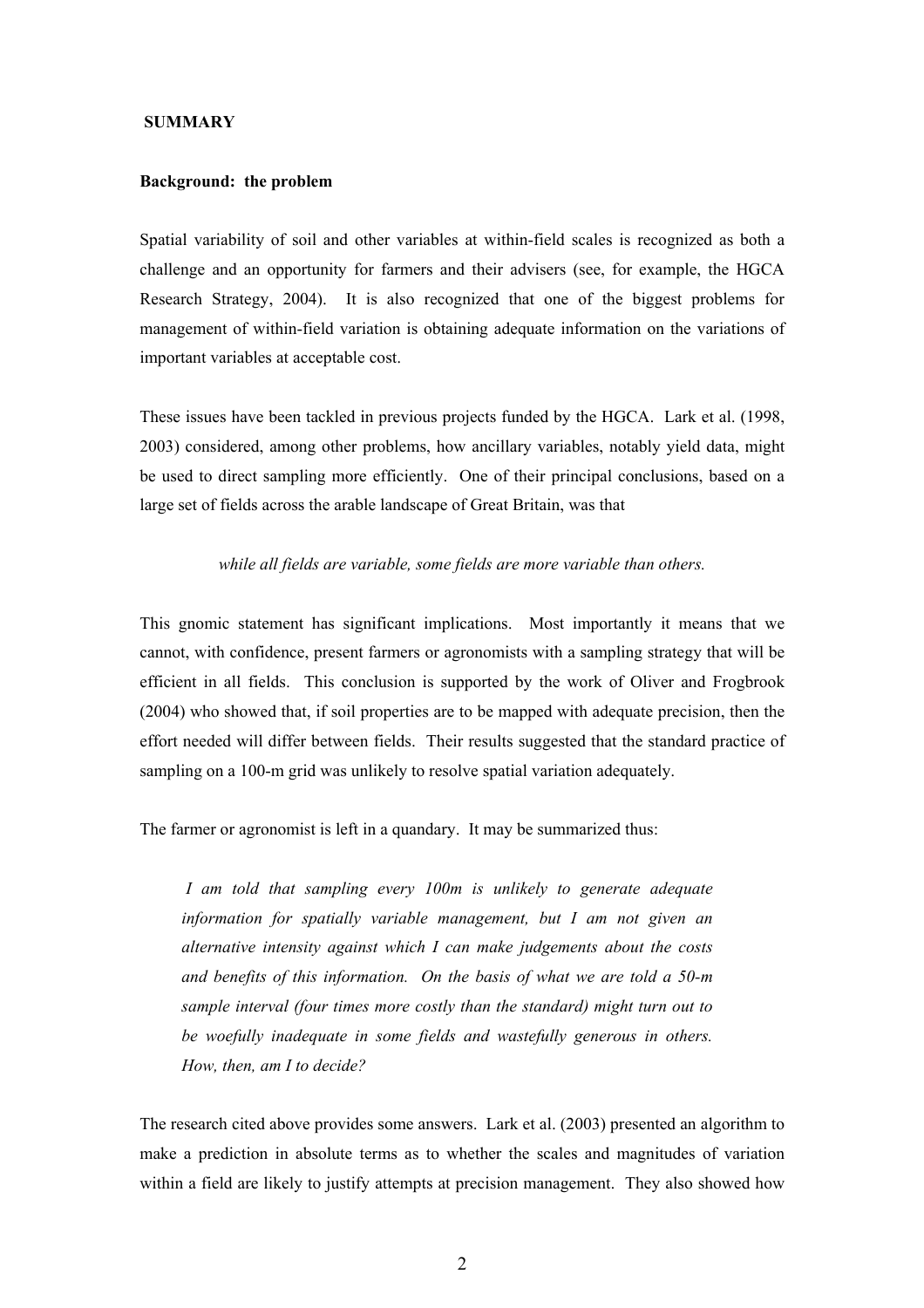yield maps could be used to target exploratory sampling of a field to identify which, if any, variables might be important enough to justify a detailed survey. The strategy that they developed was based on the principle of taking sampling in small steps, each designed to support the decision as to whether to take further steps as cost-effectively as possible. King et al. (2004) considered in more detail the potential of remote sensing technologies, notably EMI surveys, as a source of information for such decision making. Oliver and Frogbrook (2004) suggested that cheap data generated by these and similar technologies might be used to identify the spatial scales in a field that might reasonably be assumed to be reflected in important but costly to measure soil properties. From this might be inferred the spatial intensity needed for a soil survey. These approaches are admittedly rough and ready. The approach of Lark et al (2003) leaves open the problem of how intensively to sample once a rational decision has been made to do so, and the approach of Oliver & Frogbrook (2004) is based on a hypothesis that ancillary variables and key soil properties have sufficiently similar spatial variation. While the results presented are encouraging, the robustness of this hypothesis still needs testing across a wide range of conditions.

#### **A proposed solution: adaptive spatial sampling**

This report presents research in which we lay the foundations for a different approach to the problem. The work is particularly inspired by the increasing interest in sensor technologies that return immediate measurements of soil or crop variables. Some such technologies are well-established (soil penetrometers, soil moisture probes, leaf chlorophyll meters) while others are at earlier stages of development (notably sensors to measure chemical properties of the soil, such as pH, Viscarra Rossel & McBratney, 2000; or nitrate concentration, Miller et al., 2003). Some of these sensors might be deployed on tines and dragged through the soil during field operations, but others might be best deployed at sites by field workers, or may be in the future by autonomous vehicles such as those developed for certain field operations in row crops at Silsoe Research Institute (Hague et al., 2000). Such technologies may tip the balance of costs and benefits in favour of more intensive sampling, but they would still need to be deployed efficiently because of (i) the costs of sensor components, (ii) the cost of staff time or time of a costly vehicle and (iii) the need to generate timely information on many variables.

In this context we propose an adaptive approach to sampling. In short, rather than deploying all the sample effort in a single designed phase, we split it up into several phases (the total number of which may not be known in advance). In early phases we are concerned primarily to characterize the spatial variability of the variable of interest, in later phases we focus on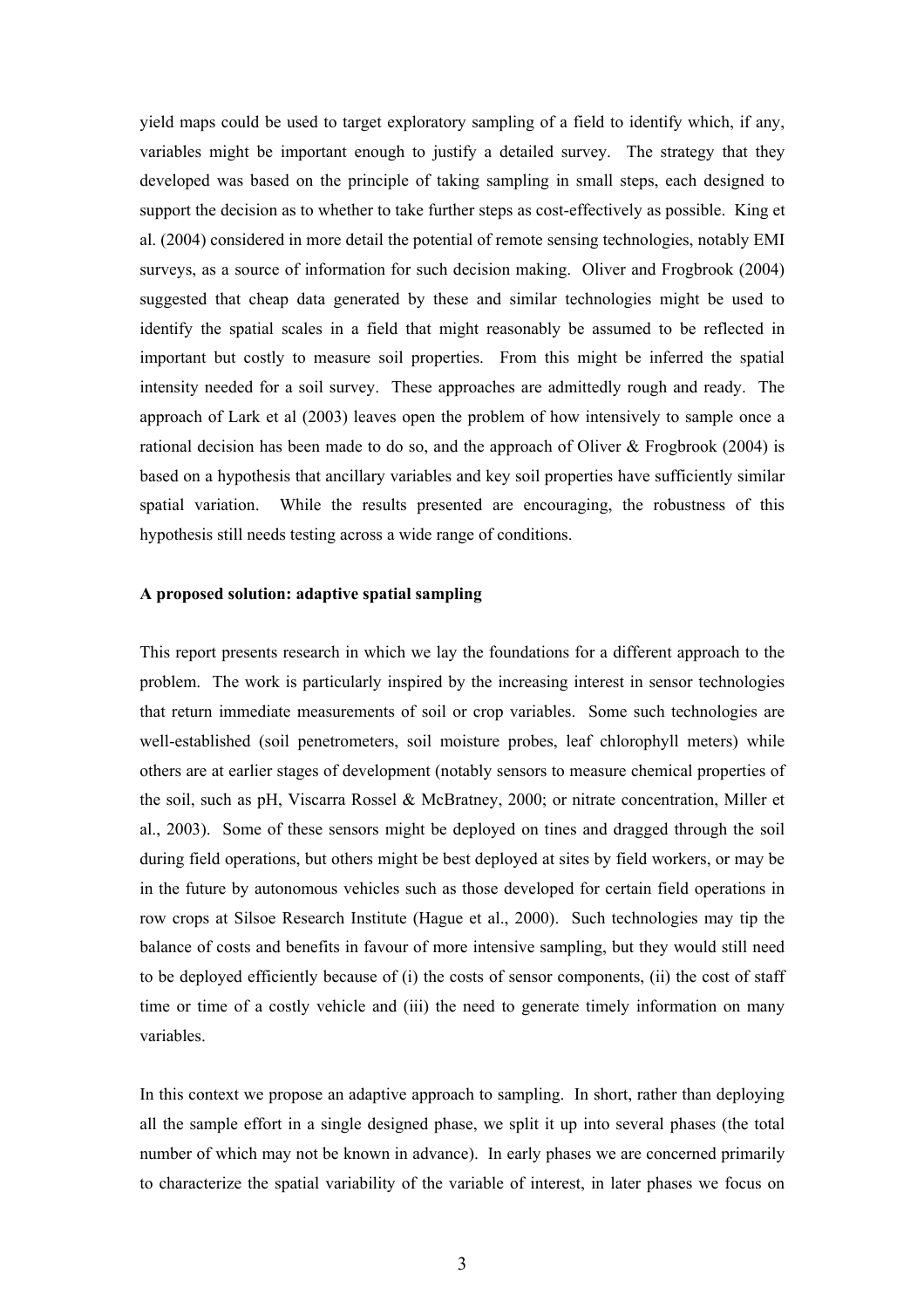sampling to support mapping of the variable by geostatistical interpolation. Any phase is designed using information from past phases (including the known values of the property at previously-sampled sites) and generates information used to decide how to sample next. We hypothesize that, by such adaptive sampling, it should be possible to arrive at an efficient final sampling scheme in the absence of any prior information on variability. However, information from ancillary sources, such as those proposed by Oliver & Frogbrook (2004) could be used to initiate the process, although if it turns out that the ancillary data is a poor guide in any specific case this will be recognized.

The proposed approach draws on various geostatistical studies. The earliest is that by McBratney et al. (1981) who showed how, given a variogram function that describes the spatial variability of a property, we may plan a sampling scheme to ensure that the property is mapped to some specified precision. This left open the problem of how to specify the variogram, given that this must be based on data, and how we should allow for uncertainty in the variogram estimates since these result in uncertainty both in the sample design and the estimates generated after sampling. We tackle these problems in this project. Another important precursor to our work is the study by Van Groenigen (1999). This showed how an optimization method, simulated annealing, can be used to generate a spatial sampling array that minimizes some objective function (such as the maximum expected error variance of a geostatistical prediction at any site in a field). Lark (2002) applied this to the problem of variogram estimation, showing how the best sample design for this purpose depends on the underlying variogram itself, and demonstrating the principle of adaptive approaches in a twophase scheme where an estimate of the variogram from an initial sample on transects is used to choose the disposition of a further set of points to refine this estimate.

This sets the context for the work that we present here. We tackle the following questions.

- **1. How can the uncertainty attendant on an estimated variogram model be described quantitatively?** This is necessary for our purpose if we are to allow for the uncertainty of variograms estimated in early phases of sampling when designing further phases. As is indicated in Chapter 1 (an abstract of a published paper), there are problems with the methods that have previously been proposed for this, and we tested and evaluated these as a necessary preamble to subsequent steps.
- **2. Can we design sampling schemes for geostatistical mapping in which the overall uncertainty of predictions, due both to spatial variation and uncertainty in our variogram, are known and minimized?** In this way we deal with the limitation in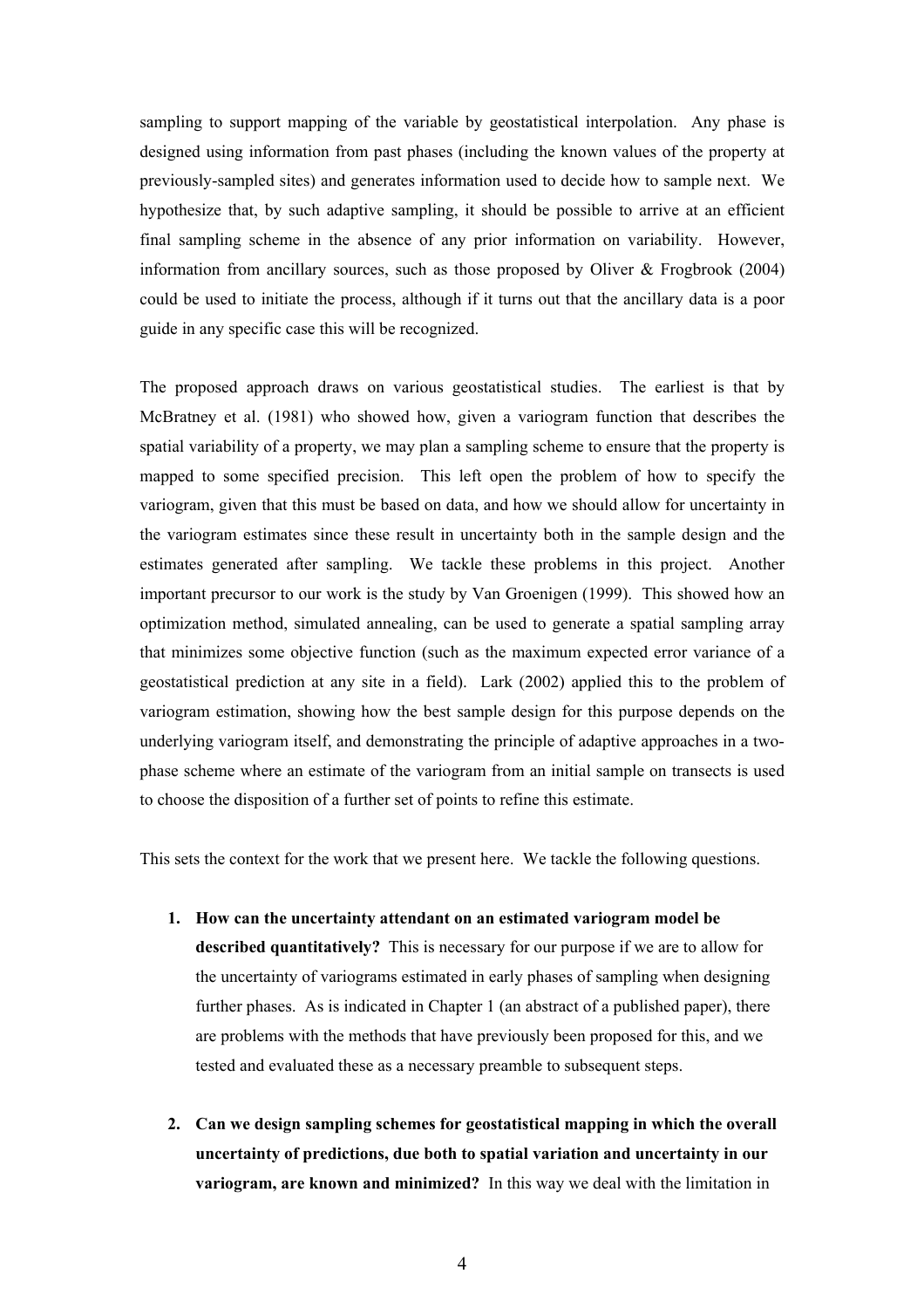the approach of McBratney et al (1981) that the variogram is assumed known. However, the problem is a complex one since the uncertainty of a variogram, estimated from a particular sample scheme, depends on the (unknown) variogram itself. We address these problems in Chapter 2.

- **3. How can the uncertainty about the specifications of a final sample grid, given a set of observations and their experimental variogram, be quantified, and can this be built into an adaptive sampling scheme for any variable of unknown variability?** These problems are addressed in Chapter 3 of this report.
- **4. Can these schemes be incorporated into a working field system?** In Chapter 4 we describe briefly a field system, and illustrate its use in a reconnaissance survey to identify a sampling scheme for mapping soil water content.

# **Towards adaptive sampling: what we have done**

# **1. How can the uncertainty attendant on an estimated variogram model be described quantitatively?**

We concluded that existing expressions for the uncertainty of variogram parameter estimates, which were largely untested before this study, could give misleading predictions of the error in non-linear parameters: i.e. the distance parameters which control the distance over which a variable shows spatial dependence. Since this has significant implications for problems like design of a survey grid, this put limitations on how far we could use these expressions in further work, as well as being an important finding for geostatistics in its own right. We used a Bayesian formulation of variogram uncertainty for further work.

**2. Can we design sampling schemes for geostatistical mapping in which the overall uncertainty of predictions, due both to spatial variation and uncertainty in our variogram, are known and minimized?**

In this part of the project we addressed the problem of how to optimize a sampling scheme in one phase to support both estimation of the variogram and subsequent kriging. The critical issue here was to allow for how error in the specified variogram will propagate through to error in the kriging estimates. We derived an expression for the combined effects of spatial variation, and error in our model of this (variogram) on the error variance of kriged predictions, and tested these by simulations. Using spatial simulated annealing (Van Groenigen, 1999) it was then possible to design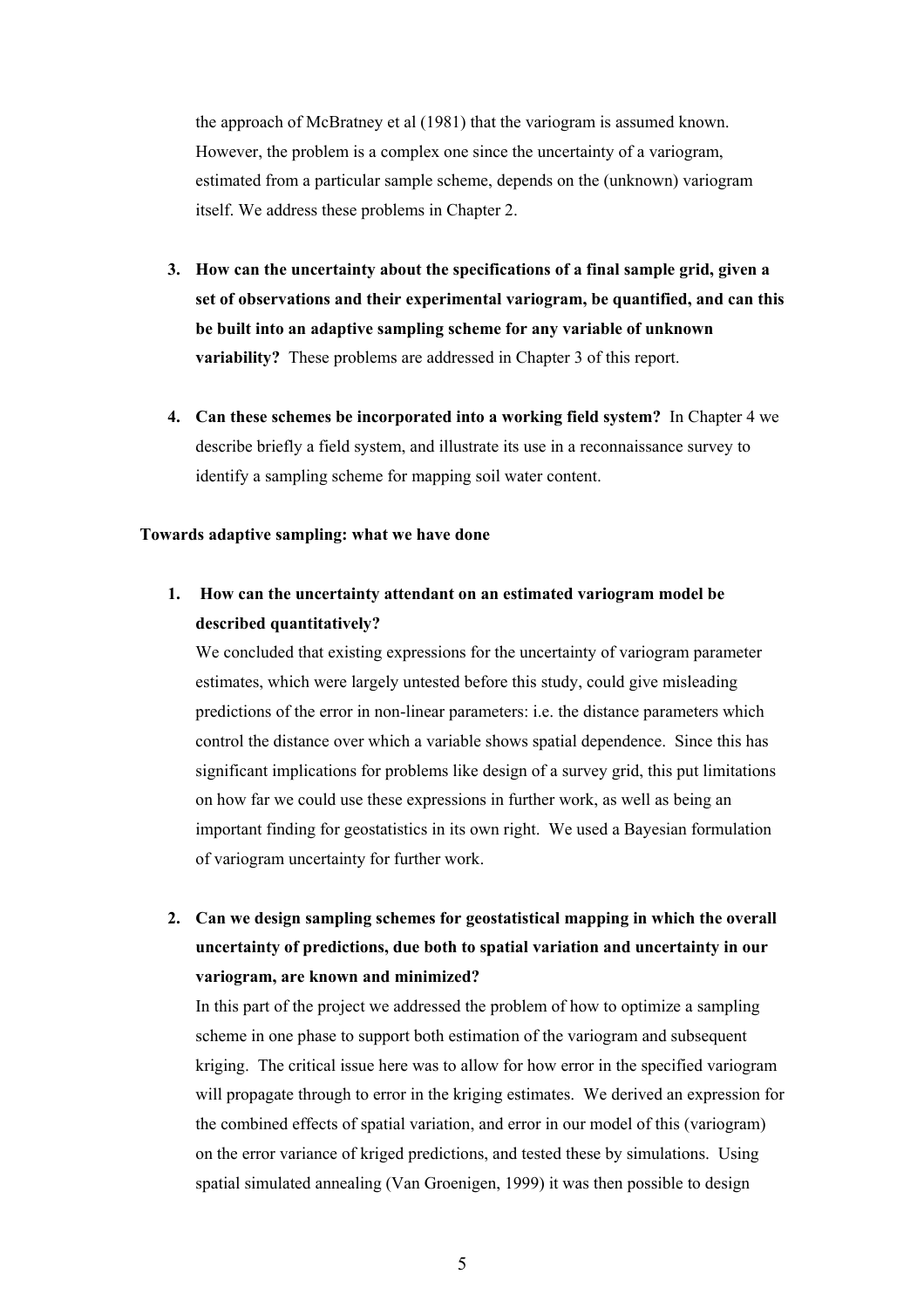overall sampling schemes, given the variogram. It was clear how these automatically balanced the division of effort between variogram estimation and the more spatially regular sampling aimed primarily at ensuring that no site is too far from its nearest neighbouring points for prediction. Since in practice we do not know the variogram at the start of this procedure we proposed a Bayesian framework in which we design the sampling scheme to minimize an error variance over a set of plausible variograms. This offers a framework within which ancillary data or knowledge of variation of the same property in similar conditions could be used to aid sample design.

# **3. How can the uncertainty about the specifications of a final sample grid, given a set of observations and their experimental variogram, be quantified, and can this be built into an adaptive sampling scheme for any variable of unknown variability?**

Here we developed a fully adaptive sampling scheme. At the end of each phase of sampling we can compute, in a Bayesian framework, a probability distribution for the interval of a sample grid which will allow us to map the variable of interest to a specified precision. We may then consider the number of additional samples that are needed to complete a survey for geostatistical mapping, such that the target precision is met or exceeded with some probability. We may select a suitably conservative confidence level (e.g. 95%) and compare the number with what we would need if the best estimate of the variogram from our existing data were correct. On the basis of this we can decide whether it is worth collecting further data in the hope that we can then confidently proceed to map from a smaller sample, or whether further reductions in uncertainty about the variogram are likely to be significant. If further samples are to be selected for variogram estimation then the spatial simulated annealing method is used to select the most informative locations to sample.

We are also able to plan the final survey allowing for the fact that the field of interest is already sampled at many sites, so that an entirely regular grid is not needed in order to achieve a target maximum variance of the estimation error. We demonstrated the utility of these methods in simulation studies.

### **4. Can these schemes be incorporated into a working field system?**

All the work reported above is statistical research, supported by simulation studies. However, we also wished to show that the approach was feasible in practice. To this end a field system was built. The key components are a Tablet PC which can run the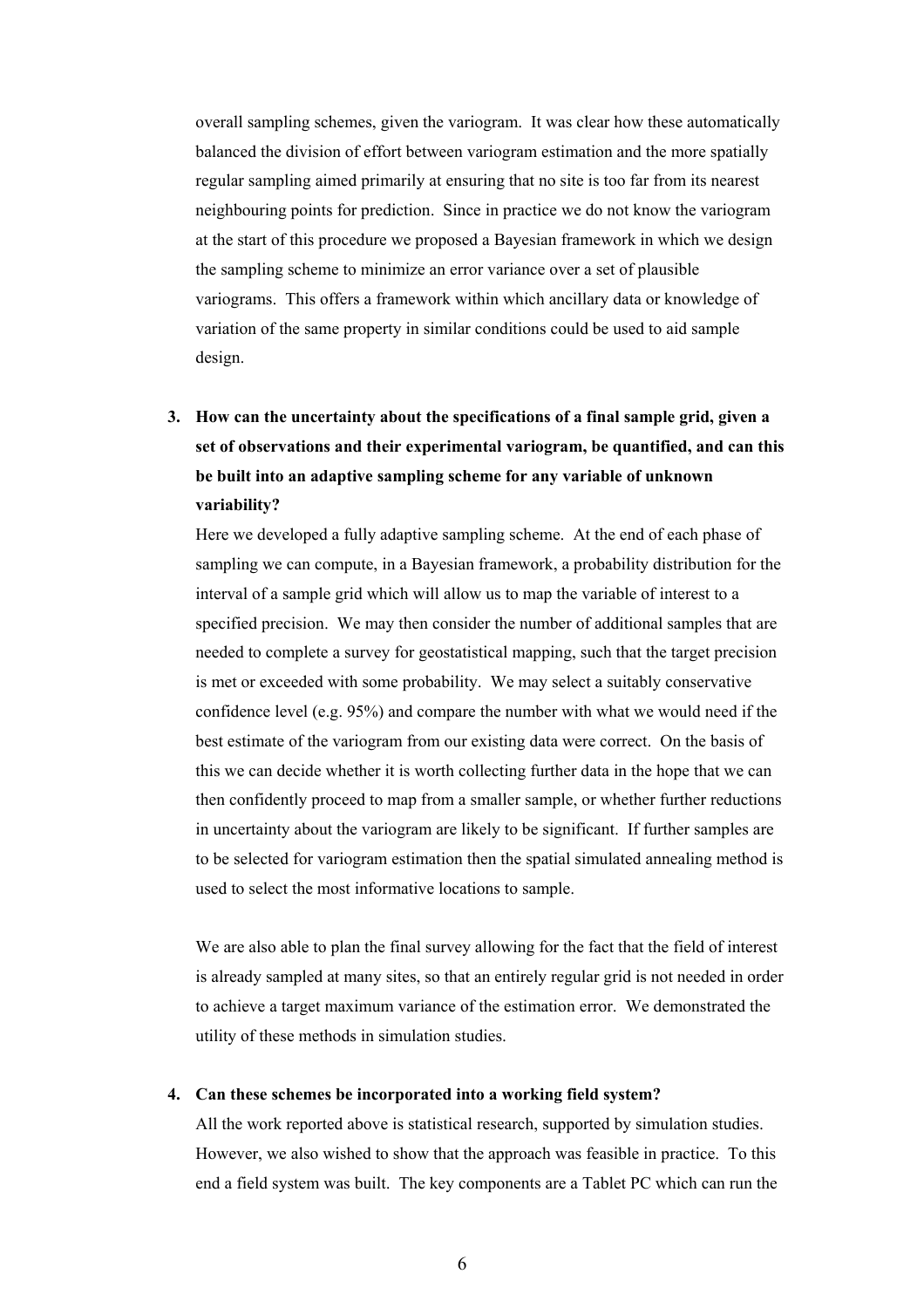algorithms, an RTK GPS system for determining position, the antenna of which is mounted on a staff bearing a Delta-T theta probe that measures soil water content. The probe and the GPS are both connected to the PC so measurements and positions can be recorded. The PC also runs an algorithm to direct the user to a sample site selected by one of the methods described above.

Once the system was designed and built we used it in a reconnaissance survey of soil water content in a field as described under (3) above. We specified a target error variance for predictions before the survey, and a total of 75 points were sampled in four phases before it was decided that the uncertainty in the final sample grid could not be reduced further. The final survey could be completed either by adding 15 more points in a regular grid edited to remove redundant points, or by adding 4 more points selected by spatial simulated annealing. We noted that the target error variance was relatively large, and that it would have been easy to over-sample this field without the adaptive approach in force.

The figure below shows the field system in action. The results of this trial survey are shown in the full report.

**Figure 0.1. The field system for adaptive sampling for geostatistical mapping of soil water content.** 

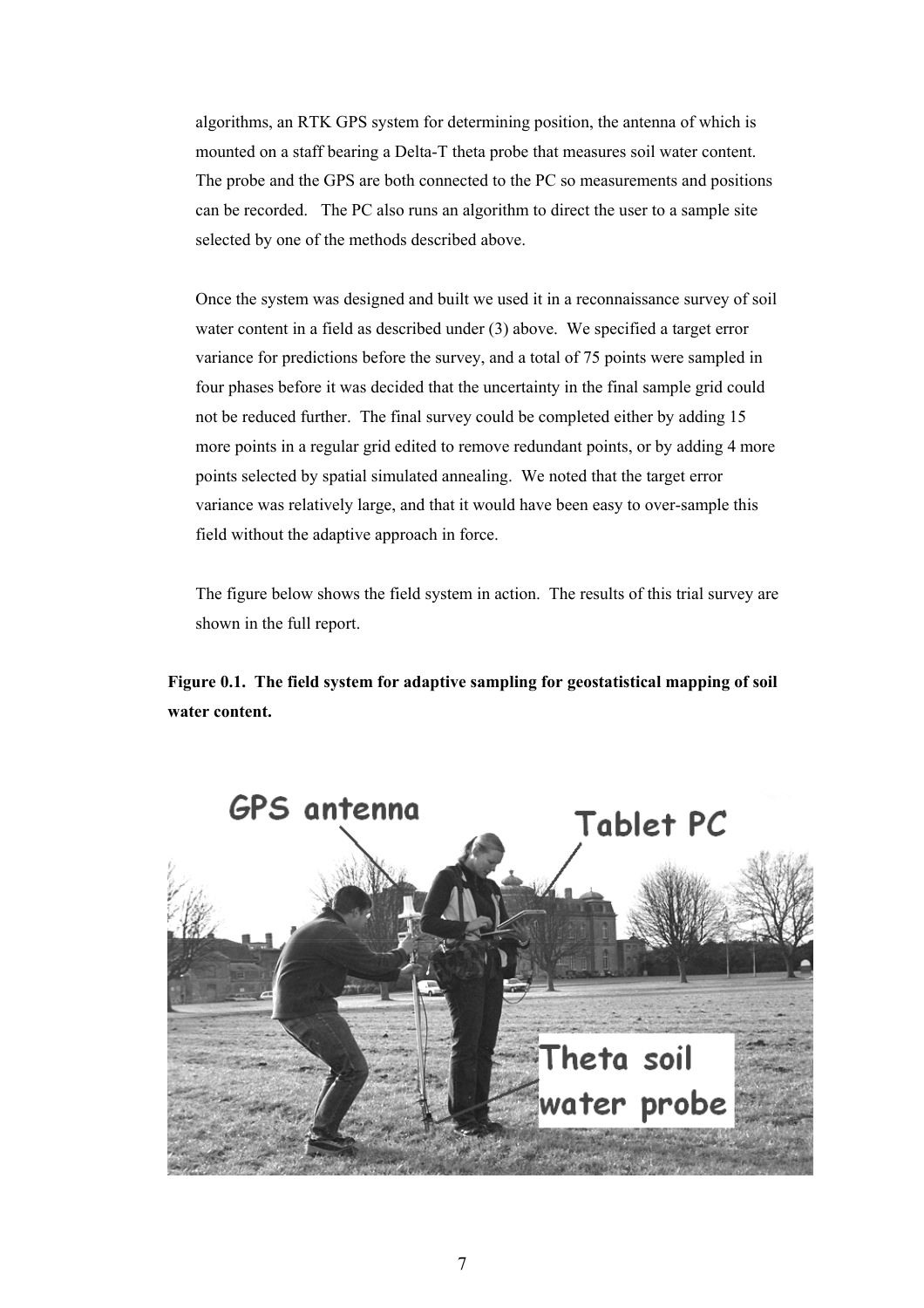#### **Implications**

As we have noted this project was funded primarily by the BBSRC as a piece of research into the basic science of spatial sampling. It was thought to be of strategic relevance to HGCA, rather than generating immediate solutions to Levy-payers' problems. We would suggest that the strategic implications of this work are as follows.

- 1. We have shown that there is scope to make the sampling of spatial variables less hitand-miss through the methods that we have developed. The adaptive sampling scheme ensures that, even when we have no prior knowledge about the variability of a property, we end up with a sampling scheme that reflects the spatial scales at which it varies. This can be done without any prior knowledge, although efficiencies may be achieved if we do have some prior information.
- 2. This approach is most suited to systems where soil properties can be measured in situ, and with increasing interest in development of sensor systems for soil and crop properties this work positions the industry to ensure that such sensors are deployed most efficiently.
- 3. Despite (2), it is also possible that we could apply these methods to other variables where the cost of soil analysis is large, and the soil property is stable so that delays in time between the phases do not create problems. For example, Oliver & Frogbrook (2004) suggested that some variables, which are stable, might be measured in a single survey which would yield information of long-term value to the farmer. This might be information on physical properties of the soil, such as particle size distribution. These could be mapped adaptively in a number of phases, and given the costs of laboratory determination this might be worthwhile.
- 4. There is scope to use some of the spatial methods used and developed in this project to study simpler sampling problems in agriculture. We have not discussed this in detail in the main report, since it was not part of the original project proposal. However, the spatial simulated annealing scheme was used to consider how best to form a bulk (composite) sample from which to estimate the mean value of a property in a single field. We specified an average variogram for phosphorous concentration in topsoils of agricultural fields in the Netherlands, as presented by Brus et al (1999). Using this we found a sample design for eight points to sample a square field (right-

8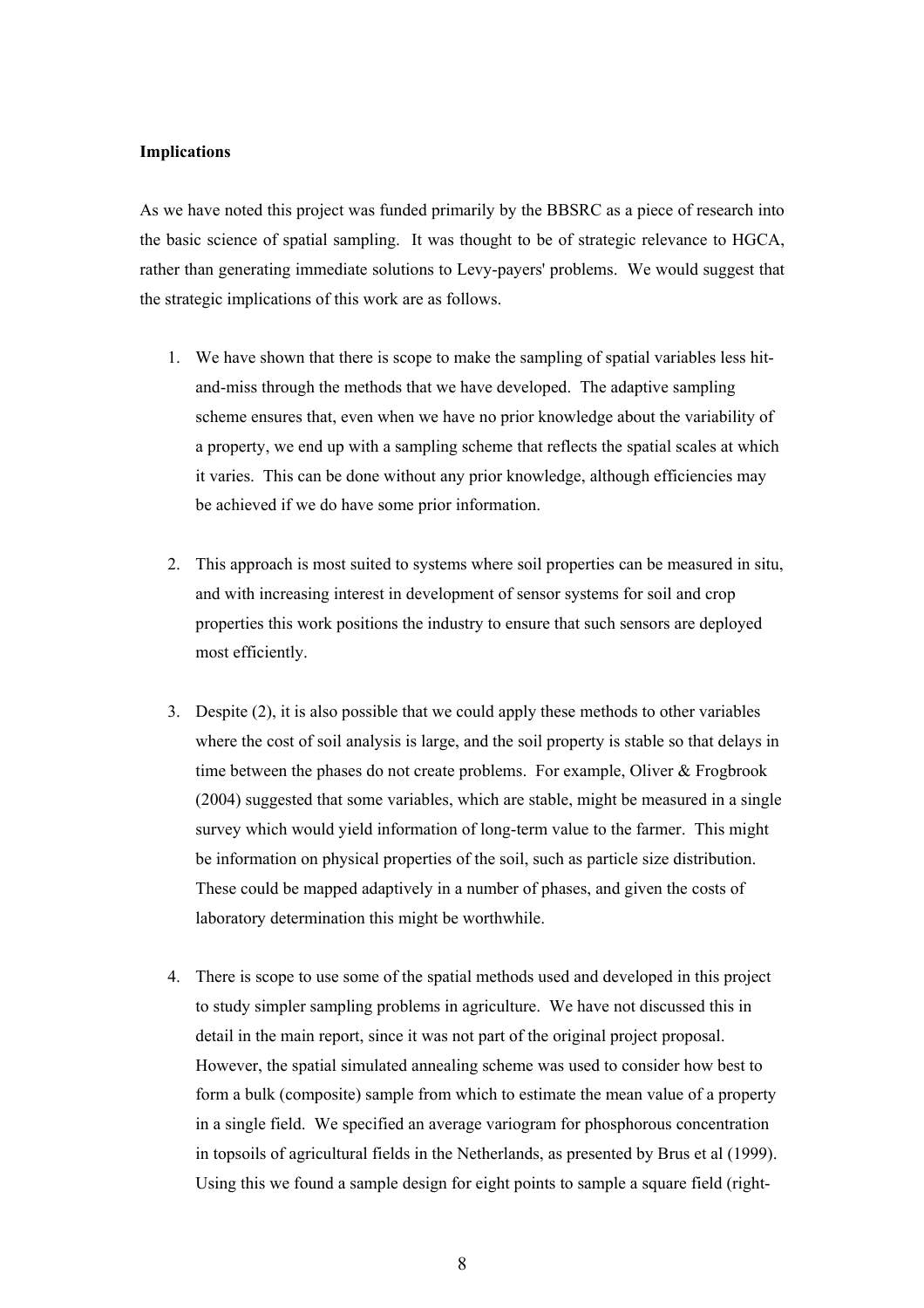hand picture in Figure 0.2) with minimum error variance for the sample value as an estimate of field mean. This design is likely to be relatively insensitive to variogram parameters *unless* we incorporate other factors into the function that we minimize, such as the total distance walked to complete the sample.

We then computed the expected error variances for the actual variograms for each of the fields studied by Brus et al (1999). We plot the cumulative distribution function of the advantages of the optimized scheme relative to the traditional "W" sampling pattern in Figure 0.3. This shows that for over half the fields there is an advantage of over 10% in the precision of the results, and that the optimized system may be as much as 20% superior to the "W". This suggests that there could be advantages in sampling schemes designed by spatial simulated annealing, even for simple sampling problems. Such software would be relatively easy to implement in existing farm management packages, using digitized field boundaries that many farmers already hold for management purposes.



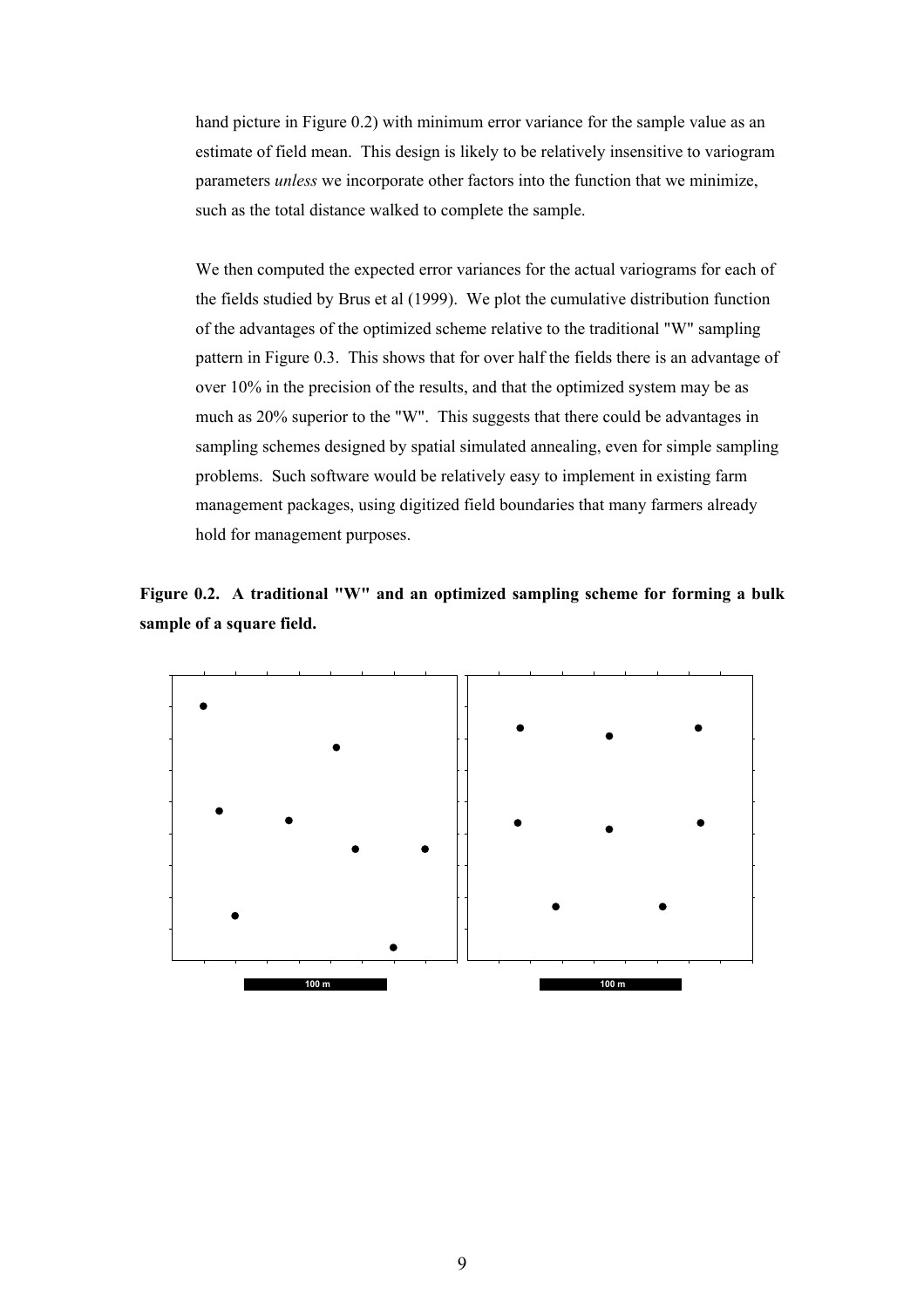**Figure 0.3. Cumulative frequency plot of the % advantage of the optimized sampling scheme over the "W" scheme with respect to the error variance of field average estimates given the 16 variograms presented by Brus et al (1999).** 



### **References in the Summary.**

Lark, R.M., Bolam, H.C. Mayr, T., Bradley, I., Burton, R.G.O. and Dampney, P.M.R. (1998). The development of cost-effective methods for analysing soil information to define crop management zones. Home-Grown Cereals Authority Research and Development Project Report No, 171. HGCA, London.

Lark, R.M., Wheeler, H.C., Bradley, R.I., Mayr, T.R., Dampney, P.M.R. (2003). Developing a cost-effective procedure for investigating within-field variation of soil conditions. Home-Grown Cereals Authority Research and Development Project Report No, 296. HGCA, London.

King, J.A., Dampney, P.M.R., Lark, R.M., Wheeler, H.C., Bradley, R.I., Mayr, T., Russill, N. (2003). Evaluation of non-intrusive sensors for measuring soil physical properties. Home-Grown Cereals Authority Research and Development Project Report No, 302. HGCA, London.

Oliver, M.A., Frogbrook, Z. (2004). Description of spatial variation in soil to optimize cereal management. Home-Grown Cereals Authority Research and Development Project Report No, 330. HGCA, London.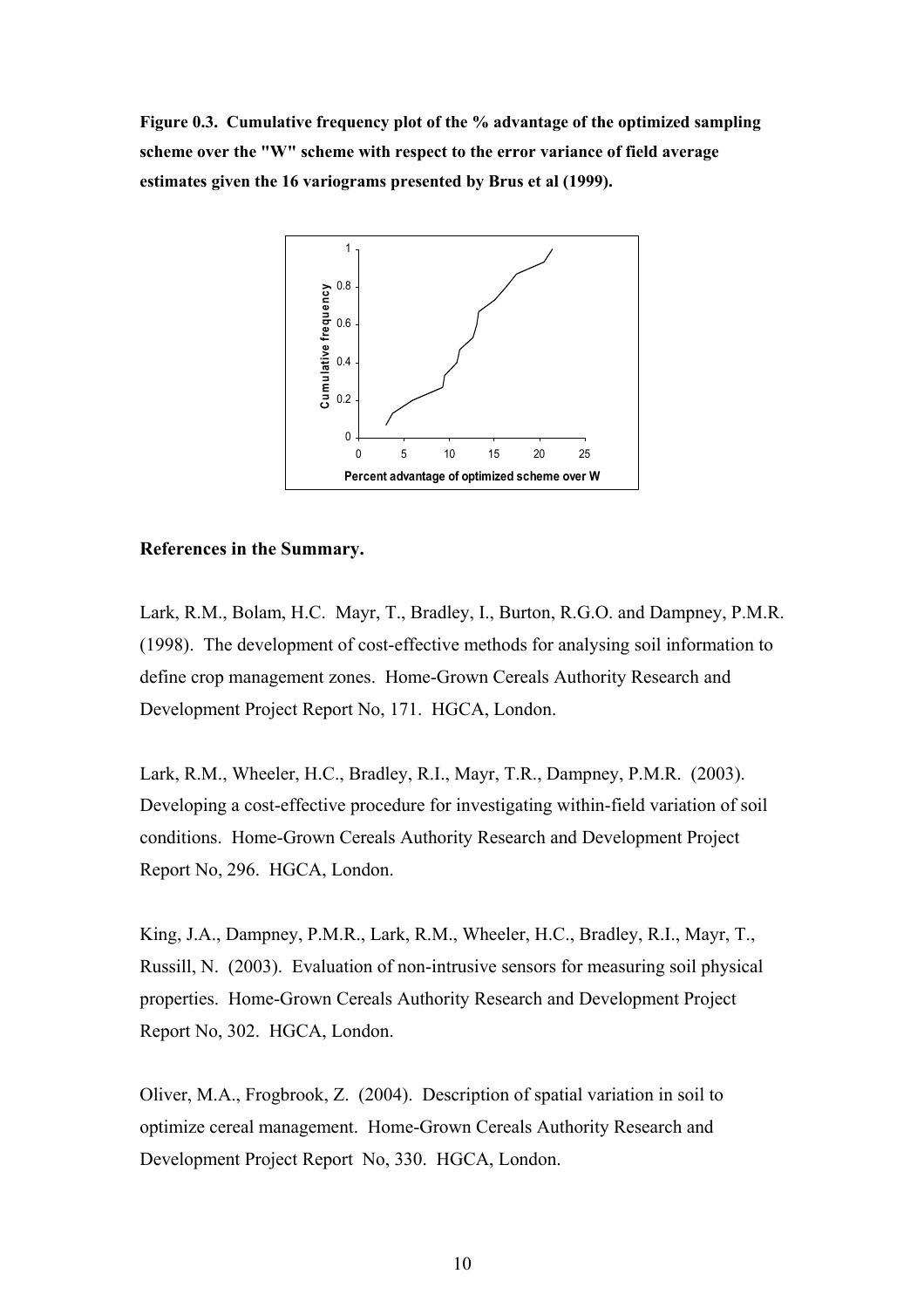#### **CHAPTER 1. ESTIMATING VARIOGRAM UNCERTAINTY**

We do not report this work in any detail here. Information may be found in the following paper, and we include the abstract.

Marchant, B. P. & Lark, R.M. (2004). Estimating variogram uncertainty. *Mathematical Geology*, vol 36, no. 8 pp. 867–898.

#### **Abstract**

The variogram is central to any geostatistical survey, but the precision of a variogram estimated from sample data by the method of moments is unknown. In previous studies theoretical expressions have been derived in order to approximate uncertainty in both estimates of the experimental variogram and fitted variogram models. These expressions rely upon various statistical assumptions about the data and are largely untested. They express variogram uncertainty as functions of the sampling positions and the ergodic variogram.

Extensive simulation tests show that for a Gaussian variable with a known isotropic variogram, the uncertainty of the experimental variogram estimate may be accurately determined via these theoretical expressions. In practice however, the variogram of the variable is unknown and the fitted variogram model must instead be used. For sampling schemes of 100 points or more, this is seen to have only a small effect on the accuracy of the uncertainty estimate.

The theoretical expressions generally overestimate the precision of fitted variogram parameters. The uncertainty of the fitted parameters are seen to be more accurately determined by simulating multiple experimental variograms and fitting variogram models to these.

The tests emphasise the importance of distinguishing between the ergodic and non-ergodic variogram. Most studies discussing variogram uncertainty describe the uncertainty associated with estimates to the ergodic variogram. Generally however, it is the non-ergodic variogram which is of interest. For dense sampling schemes, estimates of the non-ergodic variogram are shown to be significantly more precise than estimates of the ergodic variogram. It is important, when designing efficient sampling schemes or fitting variogram models, that the appropriate expression for variogram uncertainty is applied.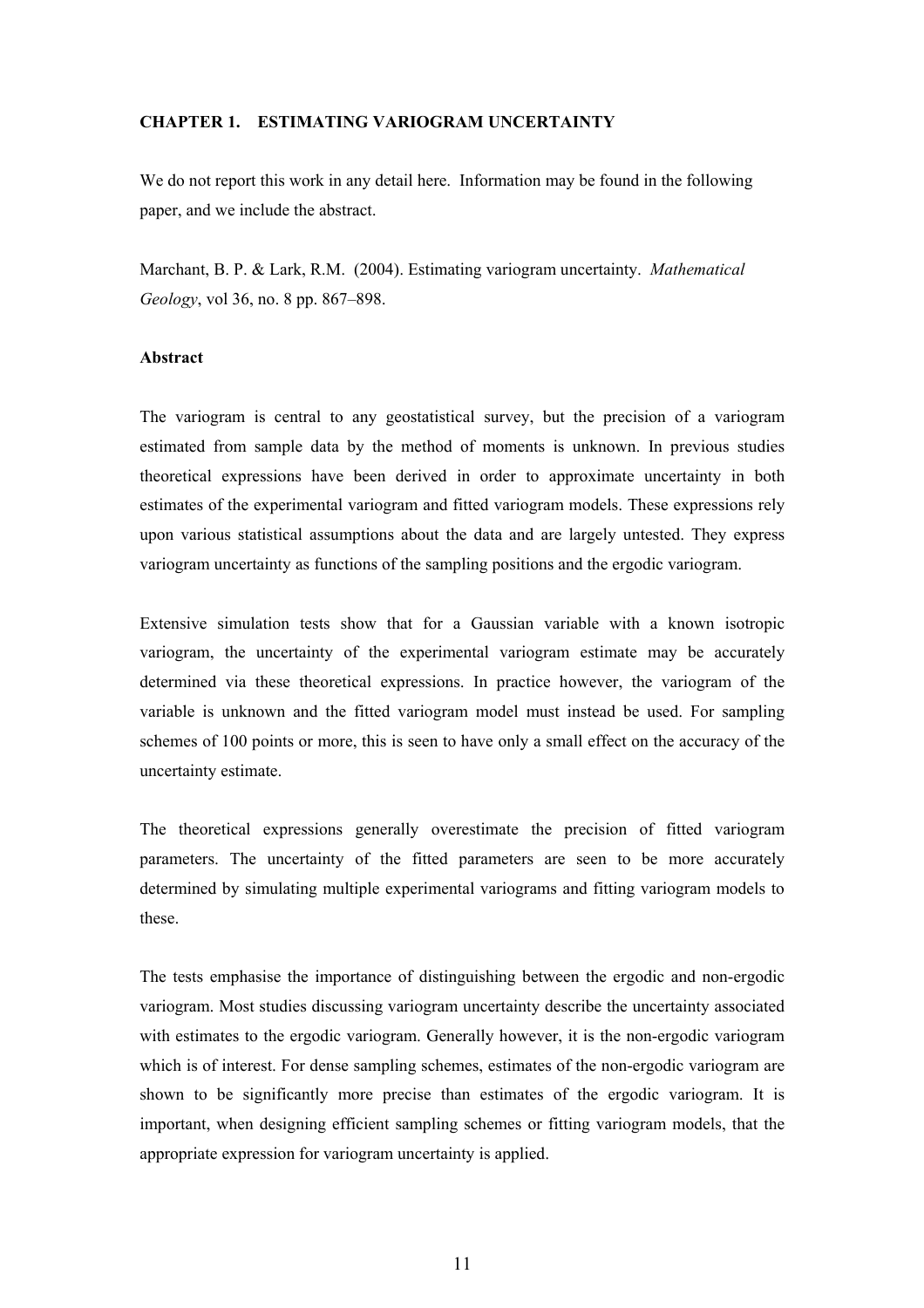# **CHAPTER 2. OPTIMIZED SAMPLE SCHEMES FOR GEOSTATISTICAL SURVEYS**

#### **Introduction**

The uncertainty associated with a soil map estimated by ordinary kriging is commonly approximated by the kriging variance. The kriging variance depends upon the sample scheme from which the soil map is estimated and the variogram of the variable being mapped. If the variogram is known exactly then the kriging variance may be calculated prior to sampling. Van Groenigen (1999) has demonstrated when the variogram is known that sample schemes may be optimized prior to sampling to minimize the mean (or maximum) kriging variance over the region where the soil variable is to be mapped. The resulting sample schemes tend to have sample points spread evenly over the region as illustrated in Figure 2.1 which shows a scheme designed to minimize the mean kriging variance for a specified variogram over a number of fields in Silsoe, Bedfordshire, U.K.

**Figure 2.1. Test region in Silsoe, Bedfordshire with 50 point sample scheme (dots) designed by minimising the mean kriging variance and 90 point transect (dashes) used for simulation tests.** 



In reality the variogram is unknown prior to sampling and post sampling it can only be estimated. Sample schemes such as that shown in Figure 2.1 may not be suitable for variogram estimation since no comparisons are made between variable values measured a short distance apart. The uncertainty of the resulting variogram estimate can have an observable effect on the uncertainty of the soil map. Previously Zimmerman and Cressie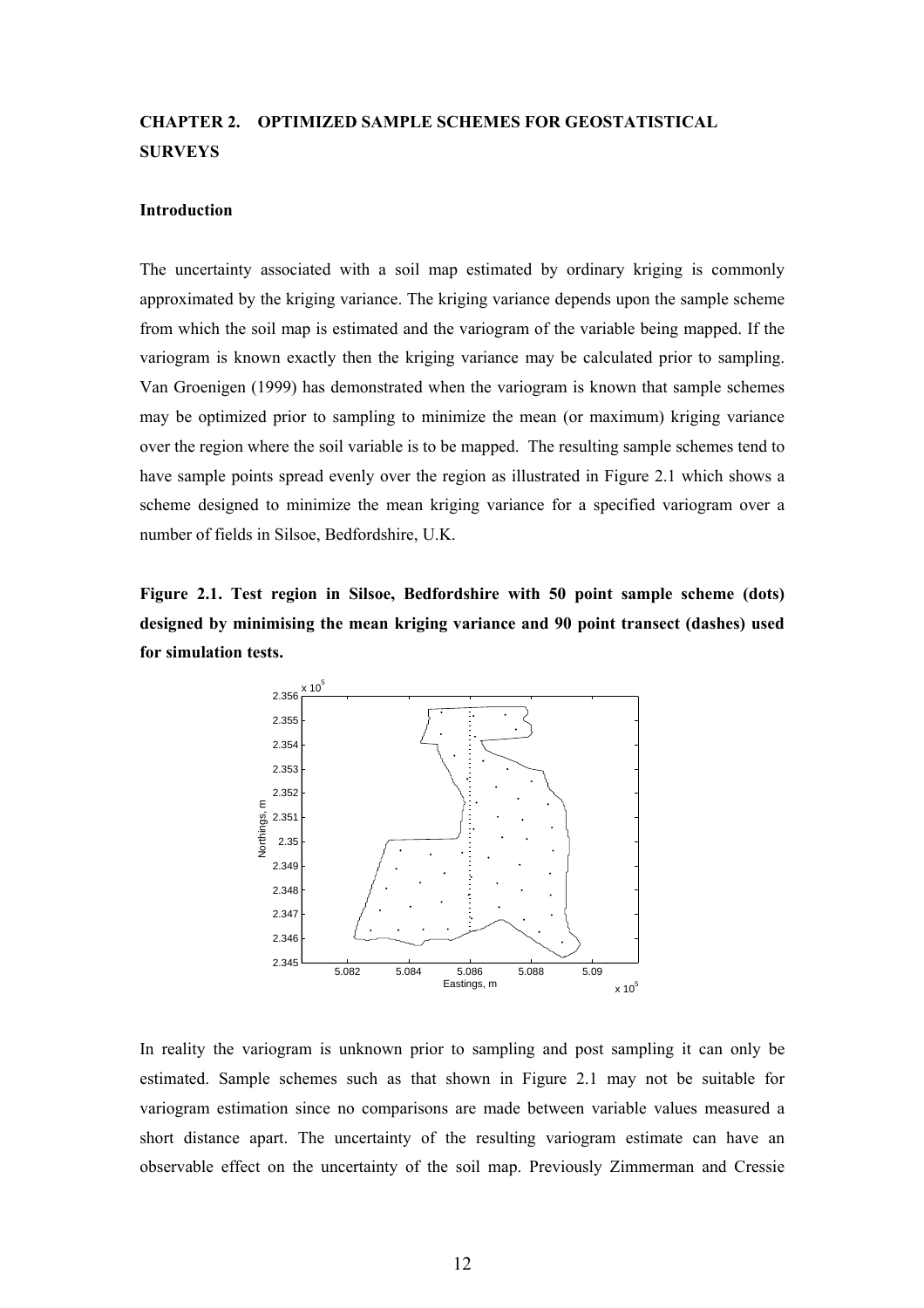(1992) showed that the component of uncertainty in a soil map due to variogram uncertainty may be approximated once the sampled data have been collected. We wish to approximate this component of uncertainty prior to sampling in order to design sample schemes for which the total uncertainty is minimized.

#### **Approximation of the propagation of variogram uncertainty into kriging**

In the previous chapter we discussed how the uncertainty in the estimation of a variogram from sampled data may be approximated. Generally, variogram uncertainty is of little interest in itself; the key concern is how this uncertainty propagates into soil maps. We have extended work by Zimmerman and Cressie (1992) to derive an expression for the component of error in soil maps generated by ordinary kriging due to variogram uncertainty. The size of this component of uncertainty depends upon the sample scheme employed and the variogram of the variable but not directly upon the sampled data. Thus if a particular variogram is assumed both the kriging variance and the uncertainty in the soil map due to variogram uncertainty may be calculated prior to sampling. The sum of these quantities is an approximation to the total error in a soil map estimate which we denote  $\sigma_T^2$ .

In this study we focus upon variograms defined by a spherical model:

$$
\gamma(h) = c_0 + c_1 \left(\frac{3h}{2a} - \frac{1}{2}\left(\frac{h}{a}\right)^3\right) \text{ for } 0 < h \le a,
$$
  

$$
\gamma(h) = c_0 + c_1 \text{ for } h > a,
$$
  

$$
\gamma(0) = 0.
$$

Here  $\gamma(h)$  denotes the variogram for lag distance *h*,  $c_0$  denotes the nugget effect,  $c_1$  denotes the sill and *a* denotes the range of spatial correlation.

Figure 2.2 shows the results of a simulation study, for a particular variogram, where data simulated at the sample points shown in Figure 2.1 are used to make kriged estimates of the variable along the transect also shown in Figure 2.1. The mean squared difference between simulated and kriged values along the transect (continuous line) is greater than the kriging variance (dotted line) due to the effects of variogram uncertainty. The mean squared difference is accurately approximated by our expression for total uncertainty in an ordinary kriging survey  $\sigma_T^2$ ; the values of which are denoted by crosses. We find that the expression is accurate for all specified variogram functions provided that the range of spatial correlation is greater than the spacing between sample points.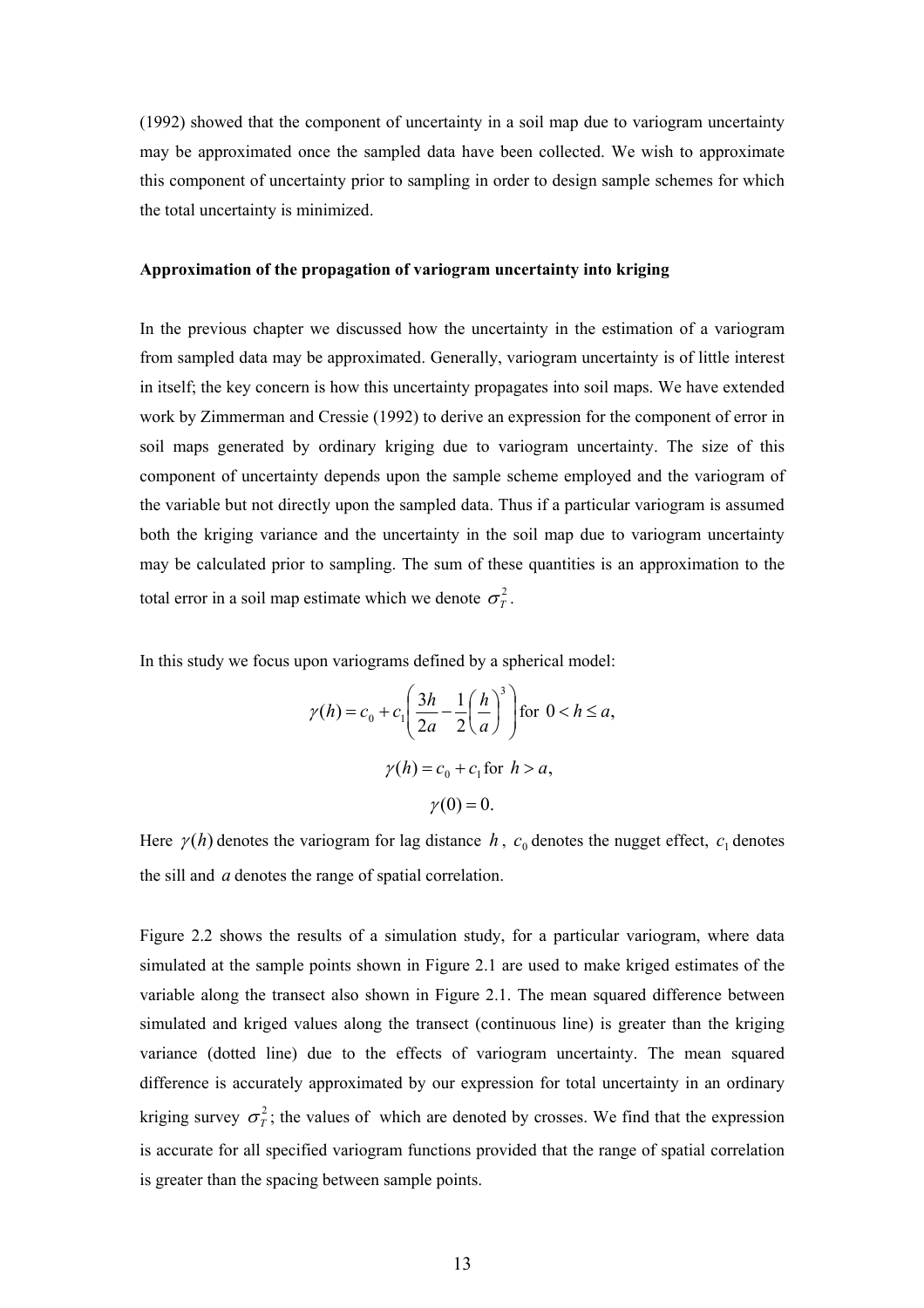**Figure 2.2. Results of simulation tests for spherical variogram with**   $c_0 = 0.25$ ,  $c_1 = 0.75$  and  $a = 240.0$ . The continuous line shows the mean squared **difference between kriged estimate and simulated value, the dotted line shows the kriging variance and the crosses show**  $\sigma_T^2$  **values.** 



**Optimization of sample schemes for variogram estimation and ordinary kriging** 

If a particular variogram is assumed, an optimal sample scheme for generating a soil map may be thought to be the configuration of sample points which minimizes the total error in the soil map  $\sigma_T^2$ . Van Groenigen (1999) developed an algorithm known as spatial simulated annealing (SSA) which can select the sample scheme which minimizes such expressions. Figures 2.3-2.6 show sample schemes designed by using the SSA algorithm to minimize the mean value of  $\sigma_T^2$  across the region shown in Figure 2.1. Different spherical variogram functions are used in each figure.

In Figure 2.3 the position of 50 points are optimized for  $c_0 = 0.127$ ,  $c_1 = 1.000$ , and  $a = 240.0$ . The points in the sample scheme which results are spread relatively evenly across the study region apart from three close pairs which aid in the variogram estimation. In Figure 2.4 the range of spatial correlation is reduced to  $a = 120.0$ . Again, most of the points of the resulting scheme are spread evenly across the region apart from two transects containing three and four closely spaced points. In Figure 2.5 the range is further reduced to  $a = 90.0$ . In this case the edges of the region are left unsampled. This is an indication that the number of close pairs of points required to estimate the variogram does not leave sufficient points to reduce the kriging variance in all parts of the region. In Figure 2.6 the number of sample points is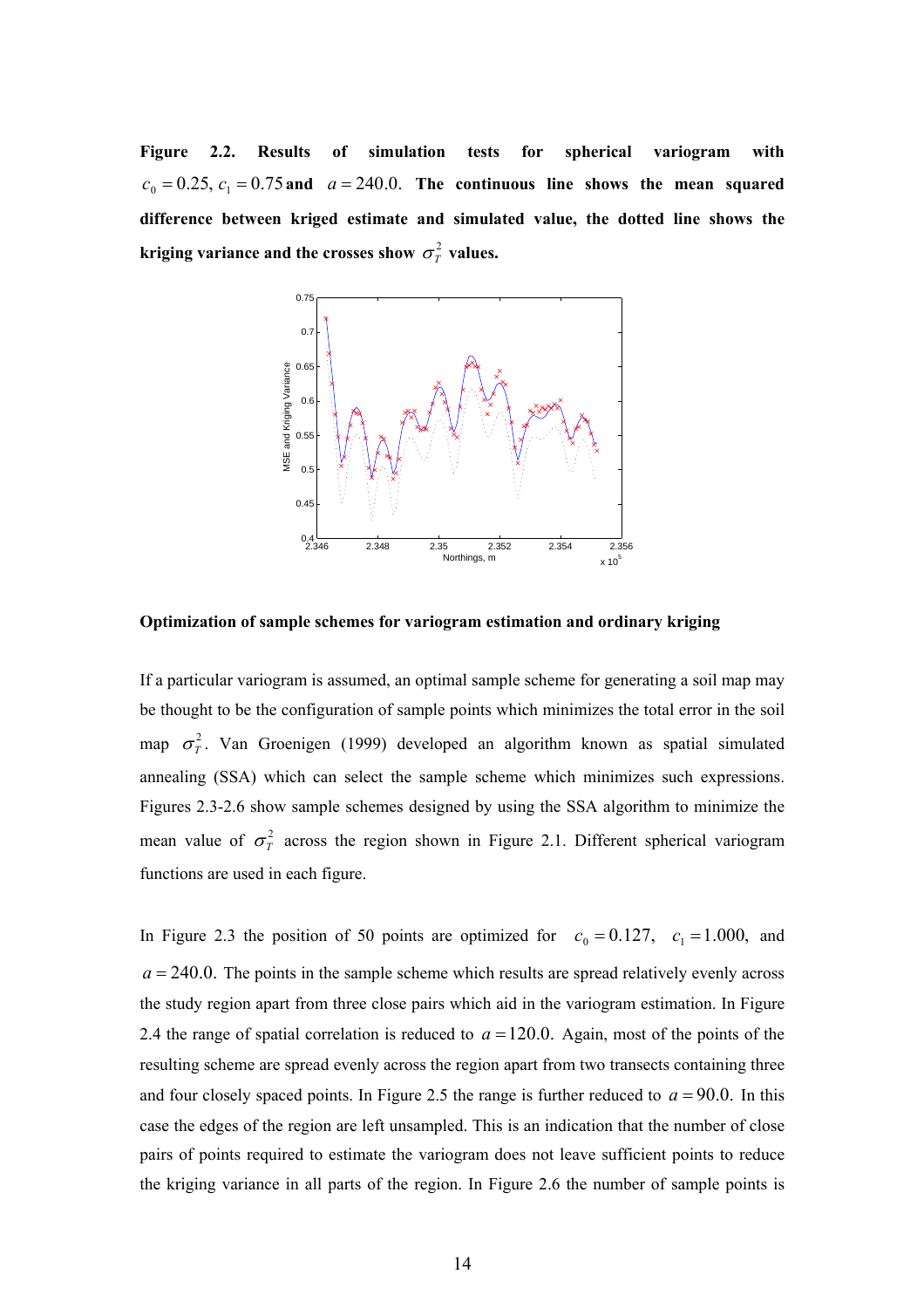increased to 125. This leads to a more even distribution of points across the whole region with a number of close pairs for variogram estimation. Further optimizations revealed that the pattern of optimal sample schemes was less sensitive to changes in the nugget and sill parameters.

**Figure 2.3. Fifty point sample scheme designed by minimization of**  $\sigma_T^2$  **for a spherical variogram with**  $c_0 = 0.127$ ,  $c_1 = 1.000$  and  $a = 240.0$ .



**Figure 2.4. Fifty point sample scheme designed by minimization of**  $\sigma_T^2$  **for a spherical variogram with**  $c_0 = 0.127$ ,  $c_1 = 1.000$  and  $a = 120.0$ .

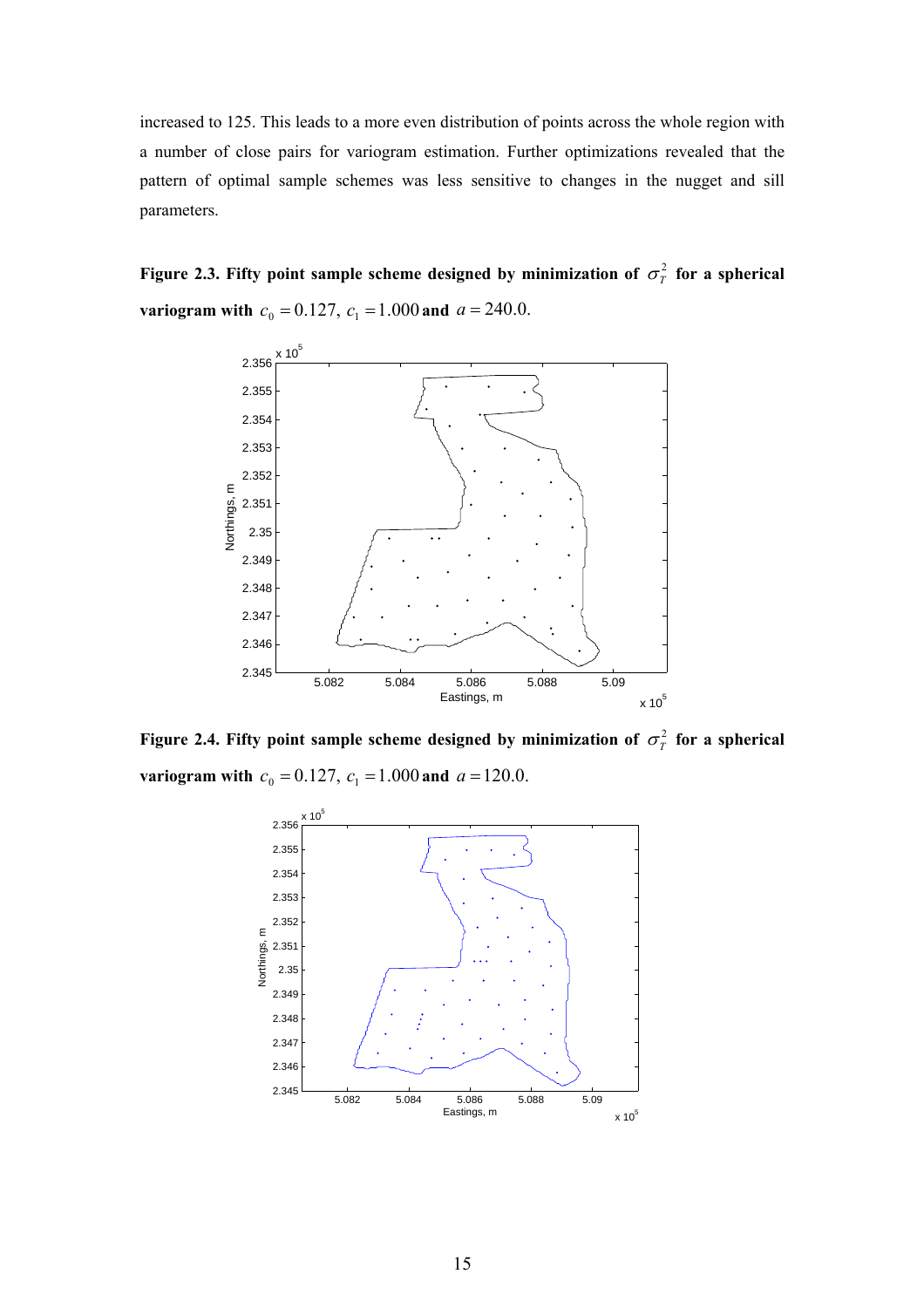**Figure 2.5. Fifty point sample scheme designed by minimization of**  $\sigma_T^2$  **for a spherical variogram with**  $c_0 = 0.127$ ,  $c_1 = 1.000$  and  $a = 90.0$ .



**Figure 2.6. One hundred and twenty five point sample scheme designed by minimization of**  $\sigma_T^2$  for a spherical variogram with  $c_0 = 0.127$ ,  $c_1 = 1.000$  and  $a = 90.0$ .



**Strategies to account for the sensitivity of optimal sample schemes to variogram parameters** 

The optimized sample schemes shown in Figures 2.3-2.6 are sensitive to the range of spatial correlation of the variable being measured. The number of close pairs required for variogram estimation increases as the range of spatial correlation decreases. The variogram parameters are unknown prior to sampling so schemes designed with the assumption of a particular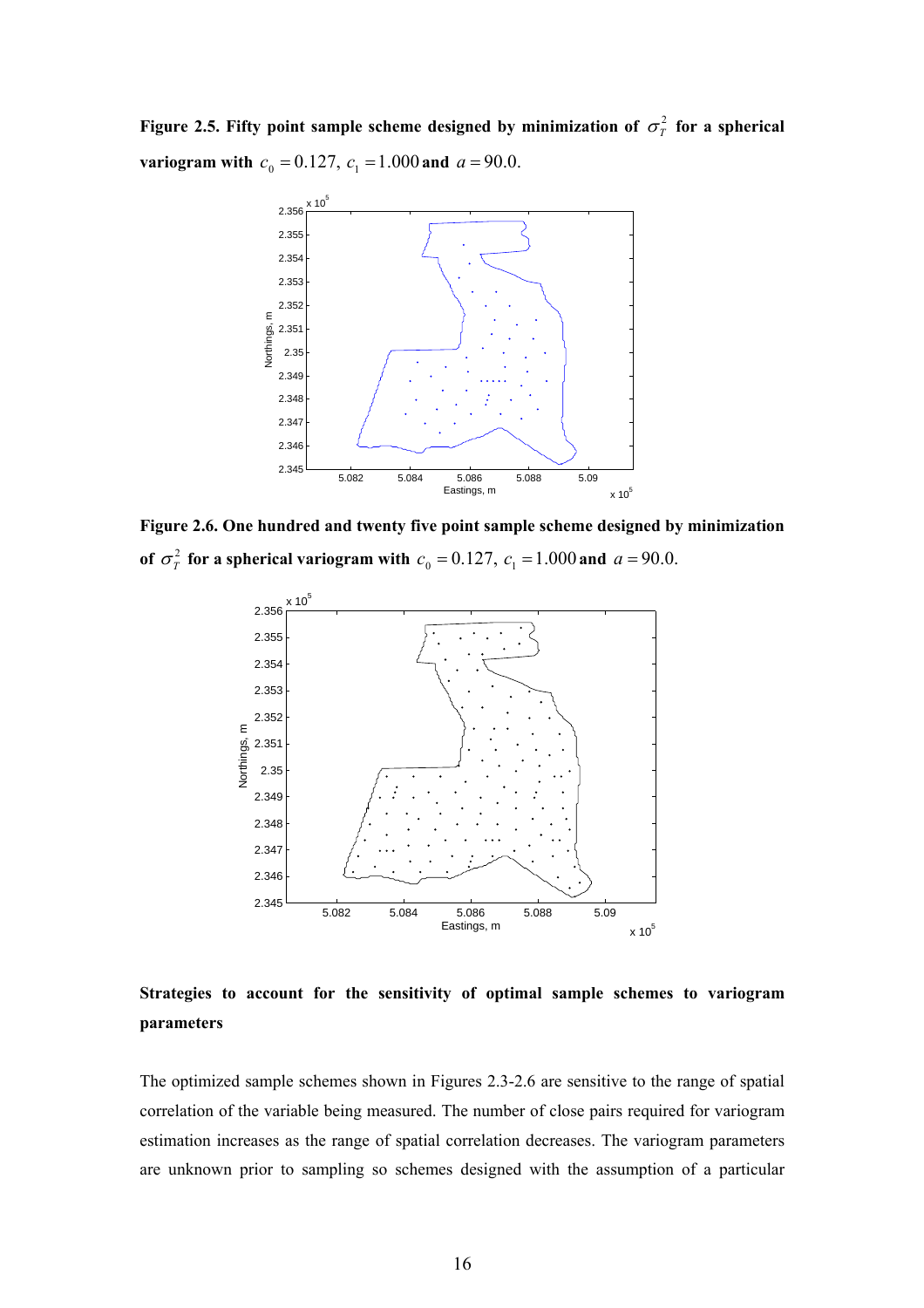variogram may prove to be sub-optimal. This problem may be countered if the sample scheme is optimized over all plausible variogram parameters rather than a single set of variogram parameters. This optimization may be performed within a Bayesian framework.

The Bayesian approach requires the probability density function (pdf) of the variogram parameter vector. The sample scheme is then optimized over all combinations of plausible variogram parameters with a larger weighting given to the most probable parameters. Prior to sampling little will be known about the variogram parameter pdf although previous experience of sampling in similar situations may allow us to place bounds on the plausible values. The pdf may be assumed to be uniform between these bounds and the sample scheme which results will be suitable for all sets of variogram parameters within these bounds. Once some data values have been collected it is possible to update the pdf of variogram parameters using the method described by Pardo-Igúzquiza and Dowd (2003). From the updated pdf the sample scheme may be re-optimized such that it is more suitable for the actual variogram of the variable being mapped. This is an example of an adaptive sampling approach.

### **Conclusions**

Optimal sample schemes from which a variable's variogram may be estimated and unsampled values may be interpolated by ordinary kriging can be designed by the minimization of an approximation to the total error in a soil map. This approximate expression requires the variogram of the variable being mapped as an input. Therefore truly optimal sample schemes may only be designed if the actual variogram is known prior to sampling. In practice this is not the case but if the optimization is carried out within a Bayesian framework it is possible to design schemes which are optimal for generating soil maps based upon the information available about the variogram.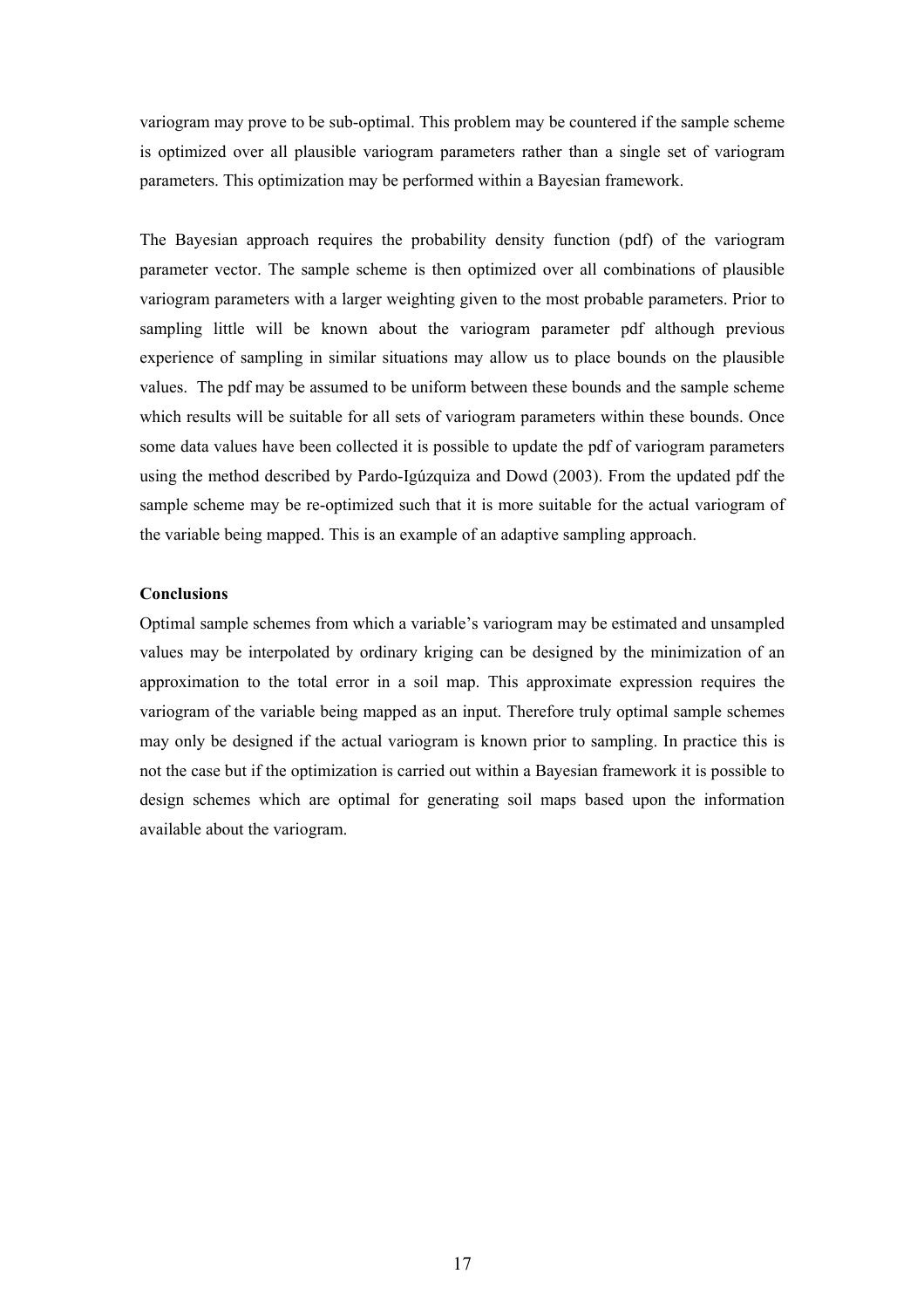# **CHAPTER 3. ADAPTIVE SAMPLING FOR RECONNAISSANCE SURVEYS FOR GEOSTATISTICAL MAPPING OF THE SOIL**

#### **Introduction**

McBratney, Webster and Burgess (1981) suggested a two-phase sampling algorithm to ensure that soil maps have a specified precision. The first phase is a reconnaissance survey, from which the variogram is estimated. The second phase is a regular grid which is suited to ordinary kriging since the points are spread relatively evenly over the region. The required spacing of the points in the regular grid depends upon the threshold placed upon the precision of the soil map and upon the variogram of the variable. McBratney, Webster and Burgess (1981) use the variogram estimated from the reconnaissance survey to estimate the spacing of points required for the regular part of the survey. They select the spacing for which the kriging variance at the centre of the regular grid cells is just less than the precision threshold. This approach does not account for the uncertainty in the estimated variogram.

In this chapter we look in more detail at reconnaissance surveys and investigate how the number and position of sample points within them may be optimized and how the spacing of the regular survey may be selected in a manner that accounts for variogram uncertainty. We divide the reconnaissance survey into a number of phases and analyse the data from each phase within the Bayesian framework described in Chapter 2. The probability density function (pdf) of the variogram parameters is updated after each phase of sampling. Each set of variogram parameters corresponds to a particular required sampling interval for the regular survey. Therefore it is possible to calculate a pdf for the sampling interval required by the main survey. This pdf may be used to select a sampling interval for the main survey with a specified degree of confidence that the kriging variance threshold will be satisfied. Also it is possible to assess whether the reconnaissance survey is sufficient or whether the total sampling costs of the survey may be reduced by learning more about the structure of spatial correlation by through another phase of sampling in the reconnaissance survey.

#### **Deciding whether a reconnaissance survey is sufficient**

Our Bayesian approach to the assessment of reconnaissance surveys is illustrated in Figures 3.1 and 3.2. In this example the kriging variance threshold has been set at 0.5. The variable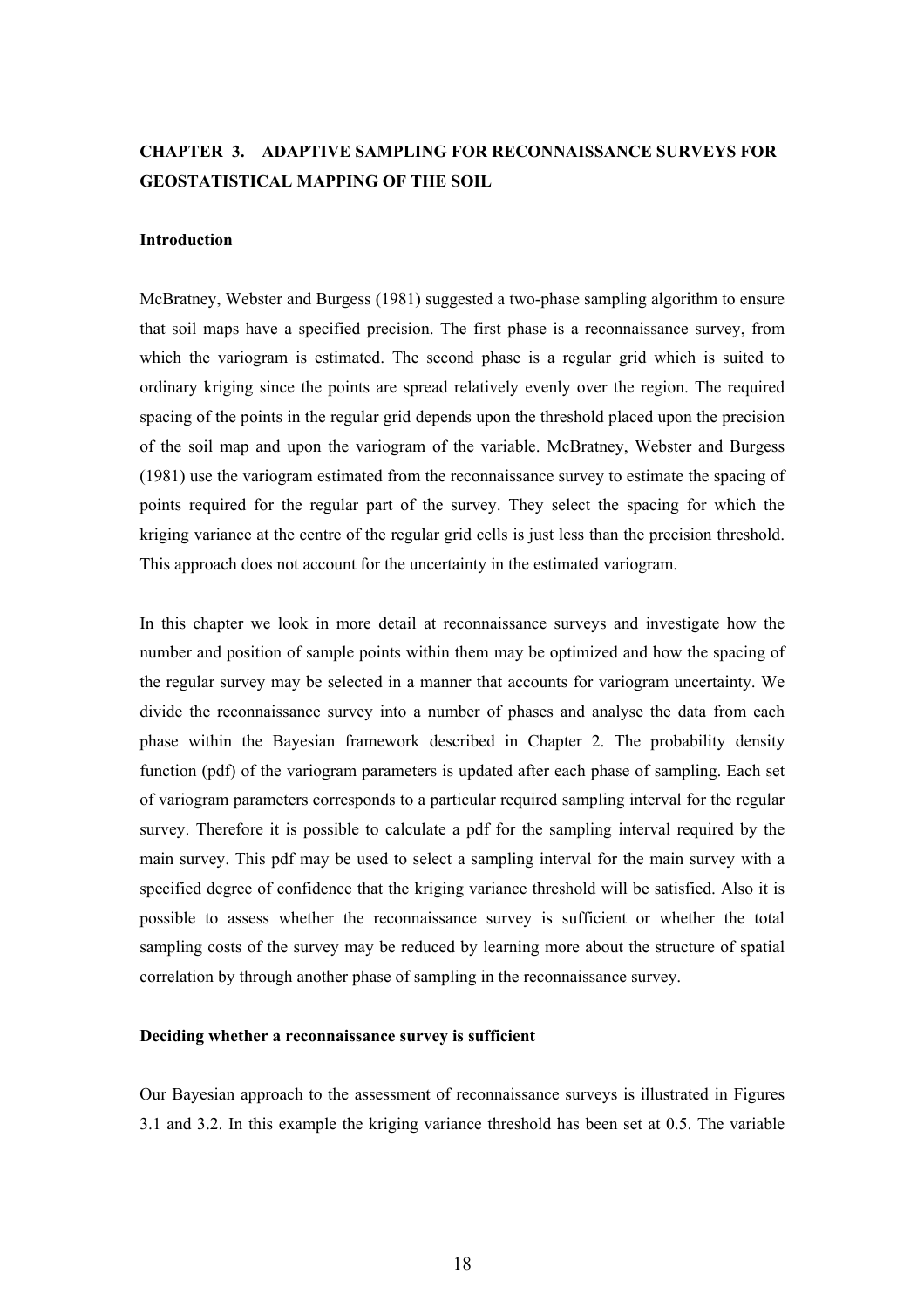being considered has zero mean and a spherical variogram function with  $c_0 = 0.05$ ,  $c_1 = 0.8$ and  $a = 30.0$ . For this variogram the required sampling interval is 20.25.

The variable is first simulated on the 50 point random sample schemes marked by crosses in the top left plot on Figure 3.1. Having fitted a variogram to this data the required sampling interval for a triangular main survey may be estimated using the algorithm described by McBratney, Webster and Burgess (1981). After the 50 point reconnaissance survey this approach suggests a main survey with sampling interval equal to 20.5. This is a good estimate of the required sampling interval but the practitioner would be unaware of this. He needs to assess the uncertainty associated with this estimate to decide whether further phases of the reconnaissance survey are required.

**Figure 3.1. The position of reconnaissance survey points (crosses) and regular survey points required to satisfy the kriging variance threshold (dots) where the reconnaissance survey consists of 50 (top) or 100 (bottom) points and where the variogram parameters are deduced from the 95% confidence limit (left) or variogram estimate (right).** 



The continuous line in Figure 3.2 shows the pdf of the required sampling interval calculated by analysing the data from these 50 sample points within the Bayesian framework. A 95% confidence set on this interval stretches from around 5.0m up to 30.0m. According to the pdf a sampling interval of 6.5m would be required to ensure with 95% confidence that the kriging variance threshold is satisfied. A regular survey with this spacing is shown on the top left plot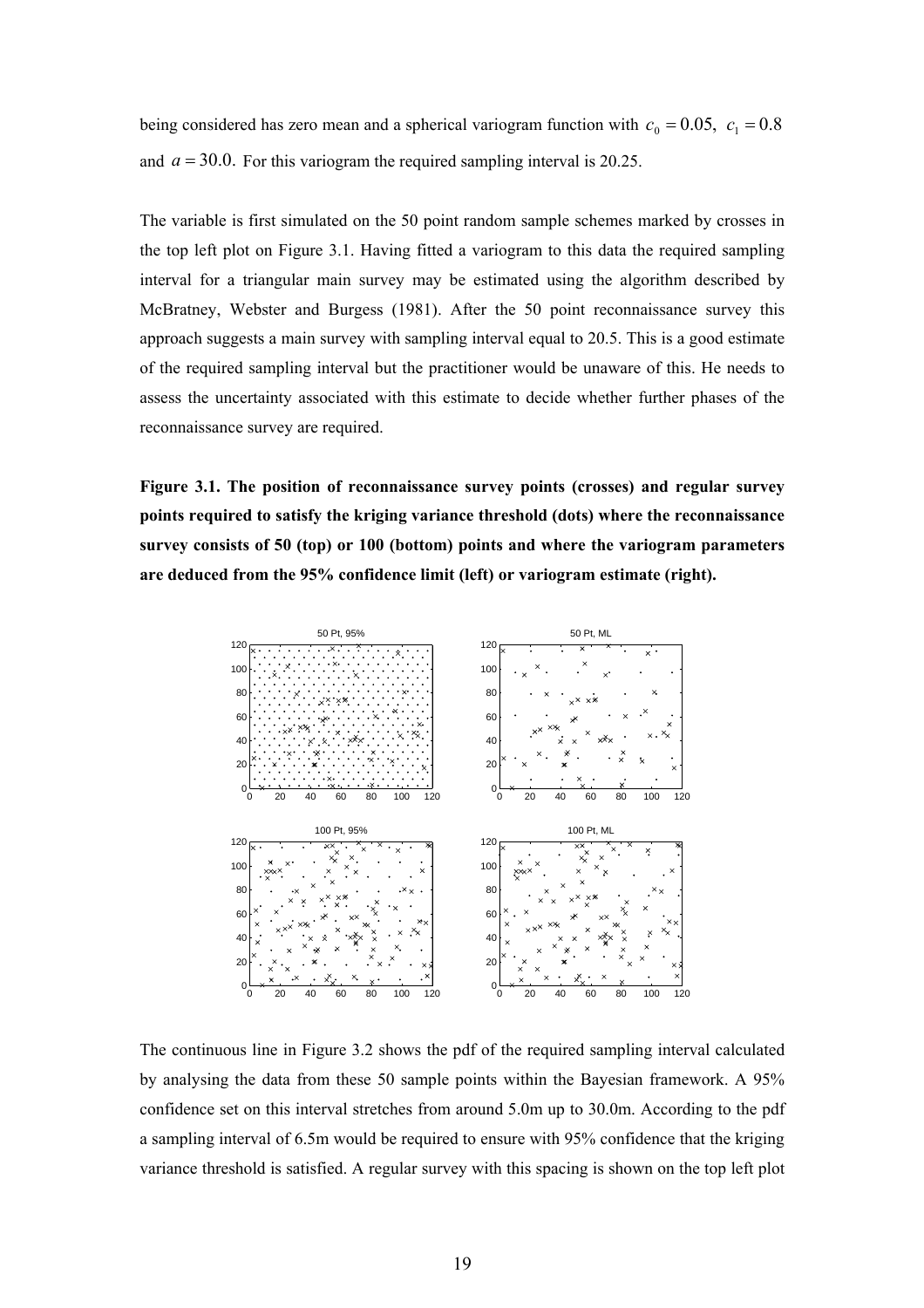of Figure 3.1. It consists of 388 points. In contrast if the sampling interval suggested by the variogram estimate is applied the regular survey, shown on the top right plot of Figure 3.1 requires a further 39 points. The discrepancy between the sizes of the surveys and the size of the 95% confidence set suggests that the total sampling costs may be reduced via further phases of the reconnaissance survey.





Data values are simulated on a second phase of 50 randomly located points. The complete random survey is denoted by crosses in the lower left plot of Figure 3.1. The variogram estimated from the 100 point reconnaissance survey corresponds to a sampling interval of 19.5. The pdf following the 100 point survey (Figure 3.2, dotted line) says that the lower 95% confidence limit on the required sampling interval is 13.5. A triangular survey with this spacing requires 76 points to cover the region. In comparison if the optimal sampling interval is selected using only the estimated variogram then 29 points are required. Since the saving on sampling with the estimated sampling interval rather than the 95% confidence limit is relatively small and the pdf after 100 points shows that the sampling interval is known with relative certainty we would be unwilling to allocate more sampling effort to the reconnaissance survey.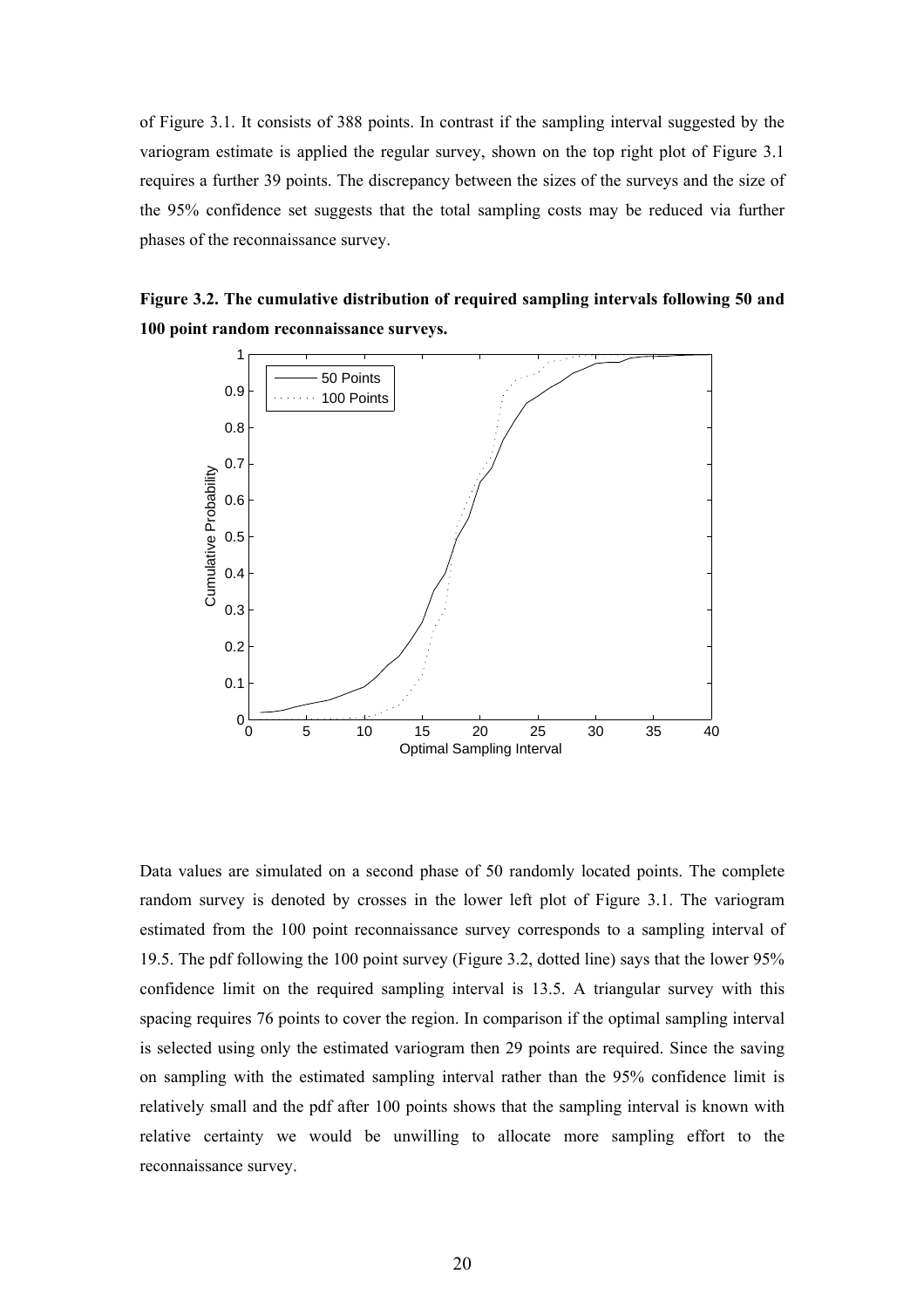#### **Selecting sampling locations in a reconnaissance survey**

The above example illustrates how the data collected in a reconnaissance survey may be interpreted within a Bayesian framework in order to decide when the required sampling interval is with enough precision to start the main survey. The position of the sample points are selected at random. In this section we describe how the position of sample points may be optimized in order to learn about the required sampling interval with as few sample points as possible. In Chapter 2 we saw that the nature of an optimal sampling scheme for variogram estimation depends on the variogram being estimated. In particular if the range of spatial correlation is reduced more comparisons between close pairs of points are required.

We design reconnaissance surveys to minimize the uncertainty in the estimate of the required sampling interval. This uncertainty depends upon the variogram of the variable being measured. Since we can only estimate this variogram we express the uncertainty in the required sampling interval in terms of the pdf of the variogram parameters. This pdf is recalculated after each phase of sampling. Thus the sample scheme varies according to the data collected from earlier phases in the reconnaissance survey. We refer to such sample schemes as Bayesian adaptive schemes.

Tables 3.1 and 3.2 compare the performance of Bayesian adaptive schemes with random schemes and regular transects for variables with a short and long range of spatial correlation. Each transect is randomly positioned in the region and contains eight points separated by 10m. The mean value of the lower 95% confidence limit on the required sampling interval and the number of sample points required to complete a triangular survey with this interval, are shown for sample schemes of different sizes. For the short range variable the 95% confidence limit from the Bayesian adaptive scheme is greater than those from the random and transect schemes and the sampling load required to complete the survey is considerably less. In many cases the random and transect schemes do not increase this confidence limit above the minimum permitted value of 1.0.

There is much less difference in the performance of the schemes for the long range variable although the transect scheme has slightly greater confidence limits than the Bayesian adaptive scheme which are in turn slightly greater than those from random schemes. A relatively small number of points are required to survey this variable – a fact which the Bayesian adaptive scheme is able to identify, thus avoiding over-sampling.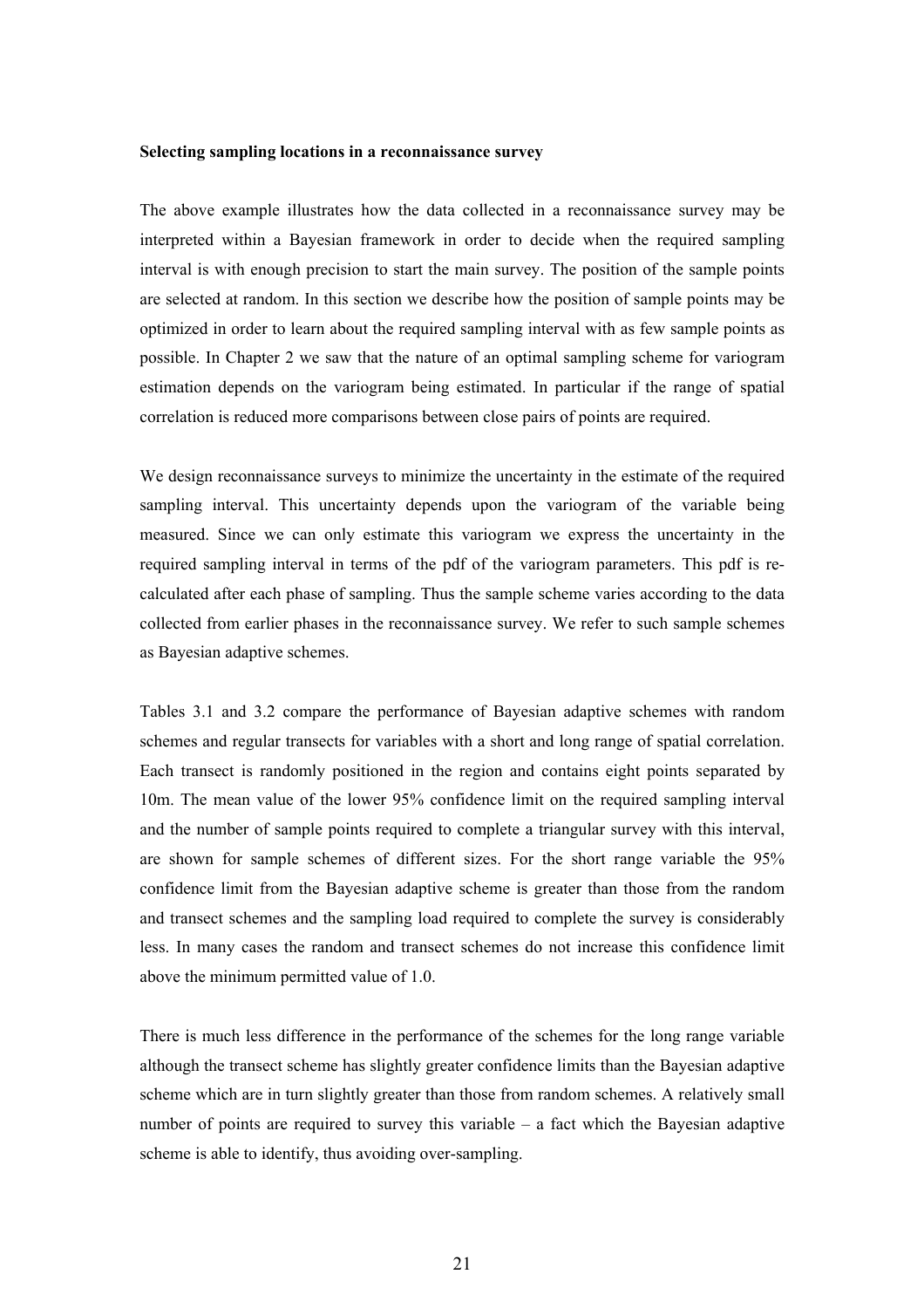**Table 3.1. Mean values of 95% confidence limit on required sampling interval and number of points required to complete a survey with this sample interval for different sampling methods on the short range variable.** 

|                   | Sample Size       |       |       |                   |                   |
|-------------------|-------------------|-------|-------|-------------------|-------------------|
| Method            | 28                | 44    | 60    | 76                | 92                |
| Bayesian Adaptive | 1.21m             | 2.23m | 2.89m | 3.01 <sub>m</sub> | 3.28m             |
|                   | 11500             | 3433  | 2040  | 1903              | 1612              |
| Transects         | 1.00 <sub>m</sub> | 1.02m | 1.05m | 1.07m             | 1.10 <sub>m</sub> |
|                   | 16819             | 16116 | 15180 | 14690             | 11658             |
| Random            | 1.00m             | 1.04m | 1.04m | 1.02m             | 1.04 <sub>m</sub> |
|                   | 16819             | 15544 | 15544 | 16116             | 15544             |

**Table 3.2. Mean values of 95% confidence limit on required sampling interval and number of points required to complete a survey with this sample interval for different sampling methods on the long range variable.** 

|                   | Sample Size |        |        |        |        |
|-------------------|-------------|--------|--------|--------|--------|
| Method            | 28          | 44     | 60     | 76     | 92     |
| Bayesian Adaptive | 7.19m       | 11.28m | 13.18m | 13.74m | 14.19m |
|                   | 350         | 149    | 110    | 104    | 90     |
| Transects         | 8.03m       | 11.87m | 14.27m | 14.89m | 15.33m |
|                   | 279         | 132    | 90     | 90     | 85     |
| Random            | 1.94m       | 3.88m  | 8.36m  | 11.82m | 13.92m |
|                   | 4500        | 1134   | 255    | 132    | 95     |

Figure 3.3 shows typical Bayesian adaptive sample schemes for the long and short range variables. The short range scheme contains a high proportion of close pairs whereas the points in the long range scheme are more evenly spread across the region. Thus the Bayesian adaptive method leads to sample schemes which are specifically suited for the variable being measured and it is effective at estimating the required spacing of the main survey for different variogram functions.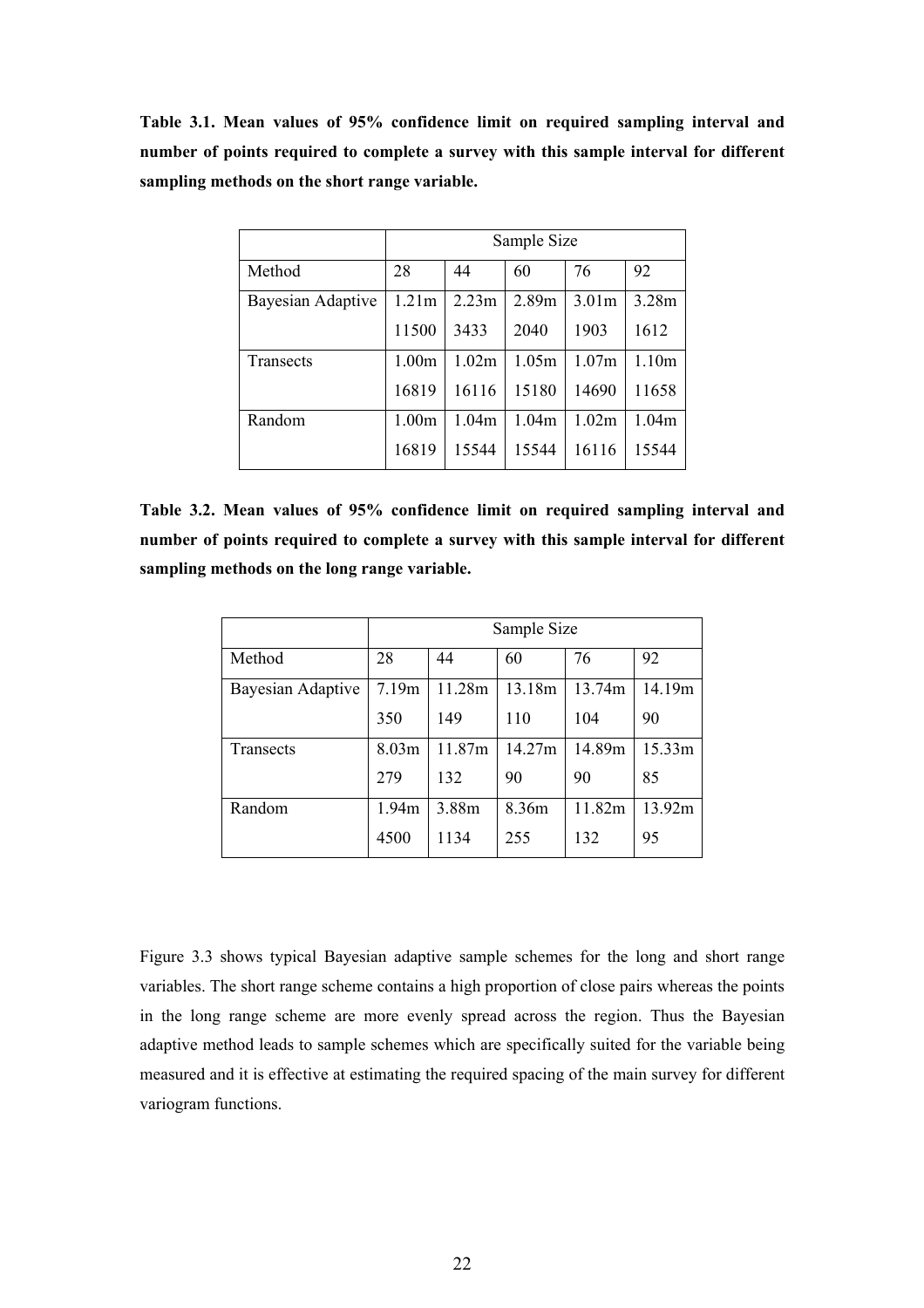

**Figure 3.3. Examples of 124 point reconnaissance surveys selected by the Bayesian adaptive algorithm for the short range (left) and long range (right) variables**.

#### **Conclusions**

The optimal sample scheme for a geostatistical survey depends upon properties of the variable being measured such as its structure of spatial correlation. Efficient sampling can occur if these properties are investigated in a reconnaissance survey before carrying out a main survey. The optimal size and pattern of this reconnaissance survey also depends upon the variogram. If the reconnaissance survey is split into phases the data may be analysed after each phase within a Bayesian framework to allow the design of subsequent phases to be specifically suited to the variable being measured. The Bayesian framework also allows a practitioner to assess how much sampling effort should be allocated to the reconnaissance survey and how much to the main survey.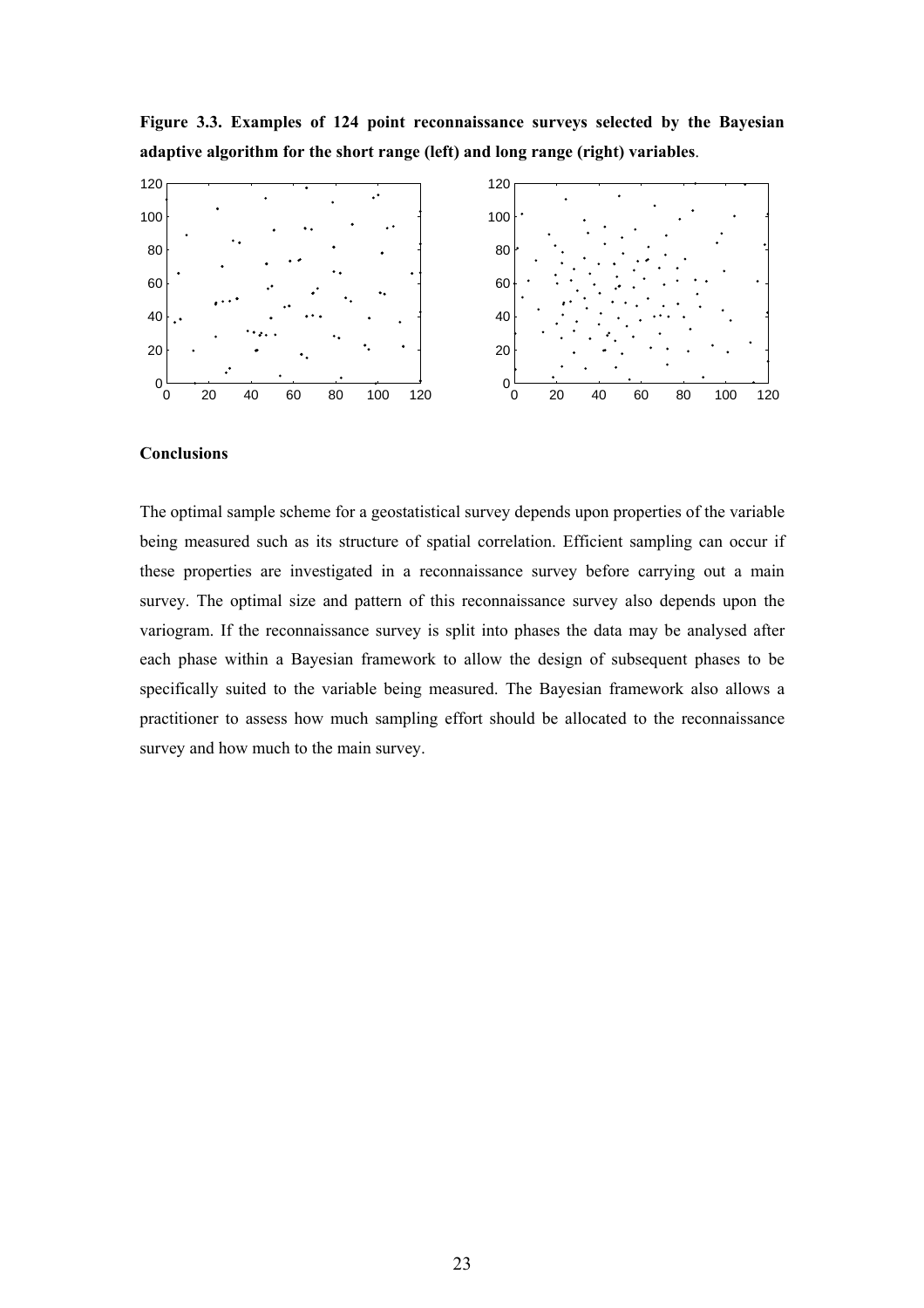### **CHAPTER 4. A FIELD SYSTEM FOR ADAPTIVE SAMPLING**

### **Introduction**

The Bayesian adaptive sampling algorithm described in Chapter 3 was implemented in the field system shown in Figure 4.1. The algorithm, running on a hand held computer, selected the sample points required for each phase of the reconnaissance survey. The computer was connected to a global positioning system, the antenna of which was positioned on top of the sensor (in this case a Theta moisture probe). Further software running on the computer aided the practitioner in locating each sample point. The sensor measurement was then entered via the keyboard and the location of the measurement was automatically logged from the GPS.

## **Figure 4.1. A field system for adaptive sampling**

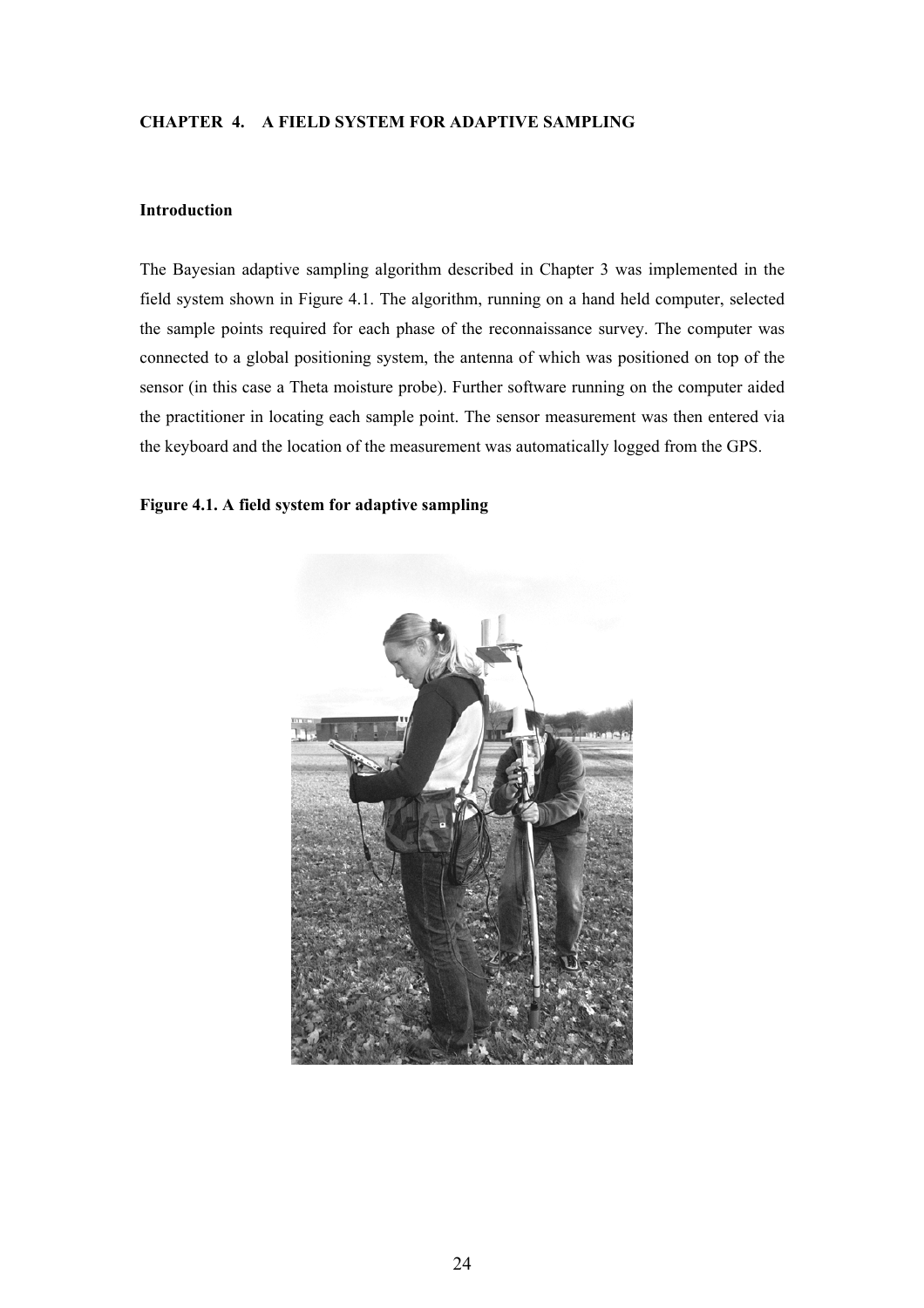### **Case Study**

The adaptive sampling system was tested in a survey of soil moisture content over a 90×60m field in Silsoe, Bedfordshire, UK. A threshold of  $21\%$ <sup>2</sup> on the kriging variance was selected. An initial sampling phase of 30 points was designed within the Bayesian framework. A uniform distribution of variogram parameters within the bounds described by Table 4.1 was assumed. Subsequent sampling phases were designed using the Bayesian adaptive algorithm and the updated pdf of variogram parameters.

| Table 4.1. Initial bounds placed on variogram parameters in the Silsoe Case Study. |  |  |
|------------------------------------------------------------------------------------|--|--|
|                                                                                    |  |  |

| Parameter       | Min                    | Max                     |
|-----------------|------------------------|-------------------------|
| $c_{0}$         | $0.000\%$ <sup>2</sup> | $15.000\%$ <sup>2</sup> |
| $\mathcal{C}_1$ | $0.001\%^{2}$          | $30.000\%$ <sup>2</sup> |
| a               | $6.000 \text{ m}$      | 100.000m                |

#### **Results**

The Bayesian adaptive algorithm designed a 79 point sample scheme with 95% confidence that the kriging variance threshold was satisfied at each point in the field. The reconnaissance survey consisted of four phases of sampling. Figure 4.2 shows the position of sample points in each of these phases. Table 4.2 shows the lower 95% confidence limit on the optimal sampling interval after each phase and the number of points required to complete a regular survey with this sampling interval. For comparison the sampling interval corresponding to the estimated variogram and the number of regular points required to sample with this interval are also listed. The pdfs of the optimal sampling interval after each phase of sampling are shown in Figure 4.3.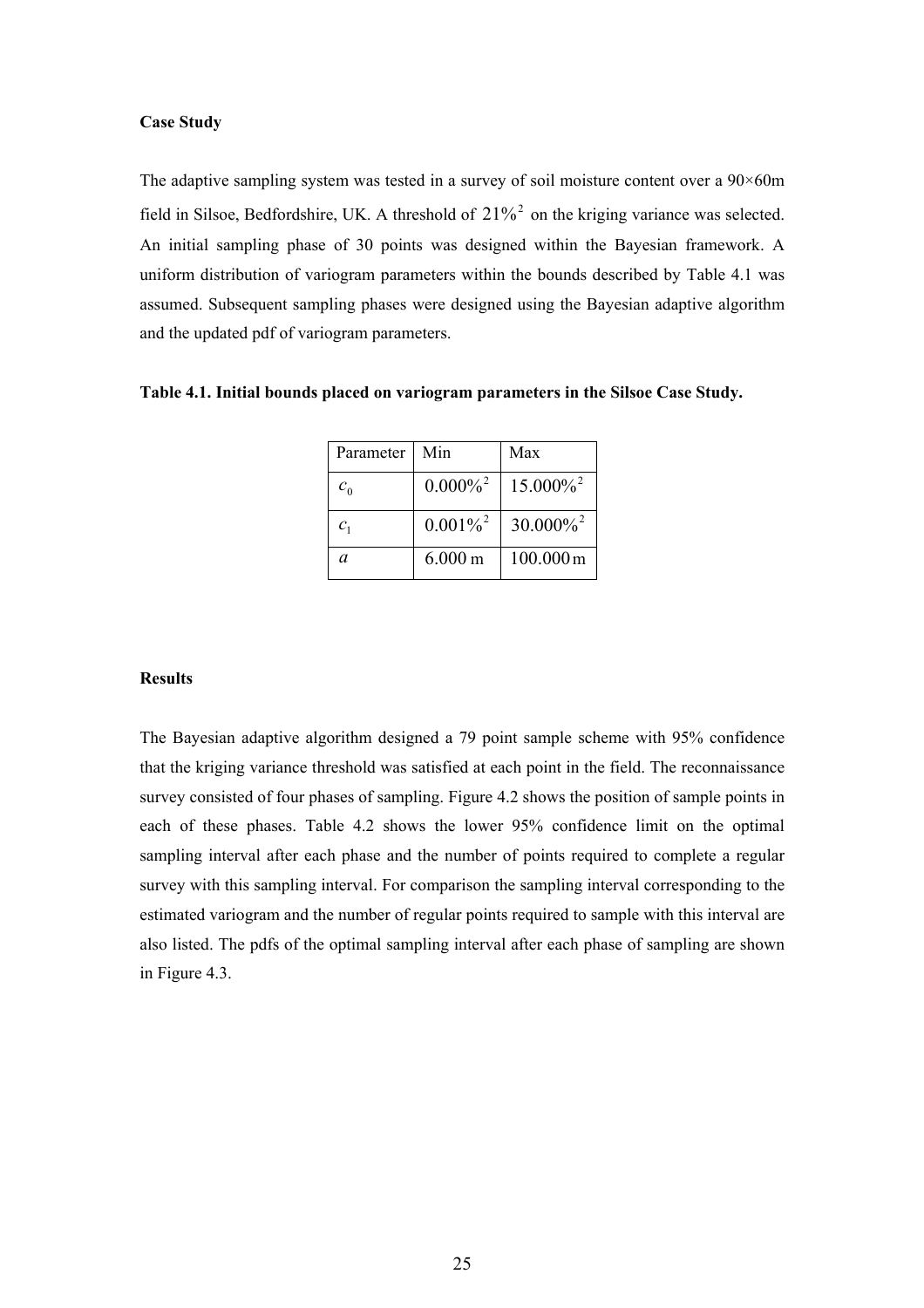**Figure 4.2. The position of points within each phase of the reconnaissance survey for the Silsoe Case Study. The dots denote existing points and the crosses denote points in that phase.** 



**Table 4.2. Results from the Silsoe case study.** 

| $N_r$ | $I^{95}$<br>$\mathbf{m}$ | $N_{1}^{95}$ | $N_2^{95}$ | $I^e$ \m | $N_1^e$ | $N_2^e$ |
|-------|--------------------------|--------------|------------|----------|---------|---------|
| 30    | 6.40                     | 172          | 169        | 15.60    | 55      | 53      |
| 60    | 12.75                    | 97           | 94         | 100.00   | 60      | 60      |
| 70    | 16.00                    | 92           | 90         | 66.50    | 71      | 71      |
| 75    | 17.75                    | 93           | 90         | 75.60    | 76      | 76      |

 $N_r$  is the number of reconnaissance survey points.

 $I^{95}$  is the 95% confidence limit on the required sampling interval.

 $N_1^{95}$  is the number of points required to complete survey with interval  $I^{95}$ .

 $N_2^{95}$  is the number of points required to complete survey with interval  $I^{95}$  once redundant points are removed.

 $I^e$  is the estimate of the required sampling interval.

 $N_1^e$  is the number of points required to complete survey with interval  $I^e$ .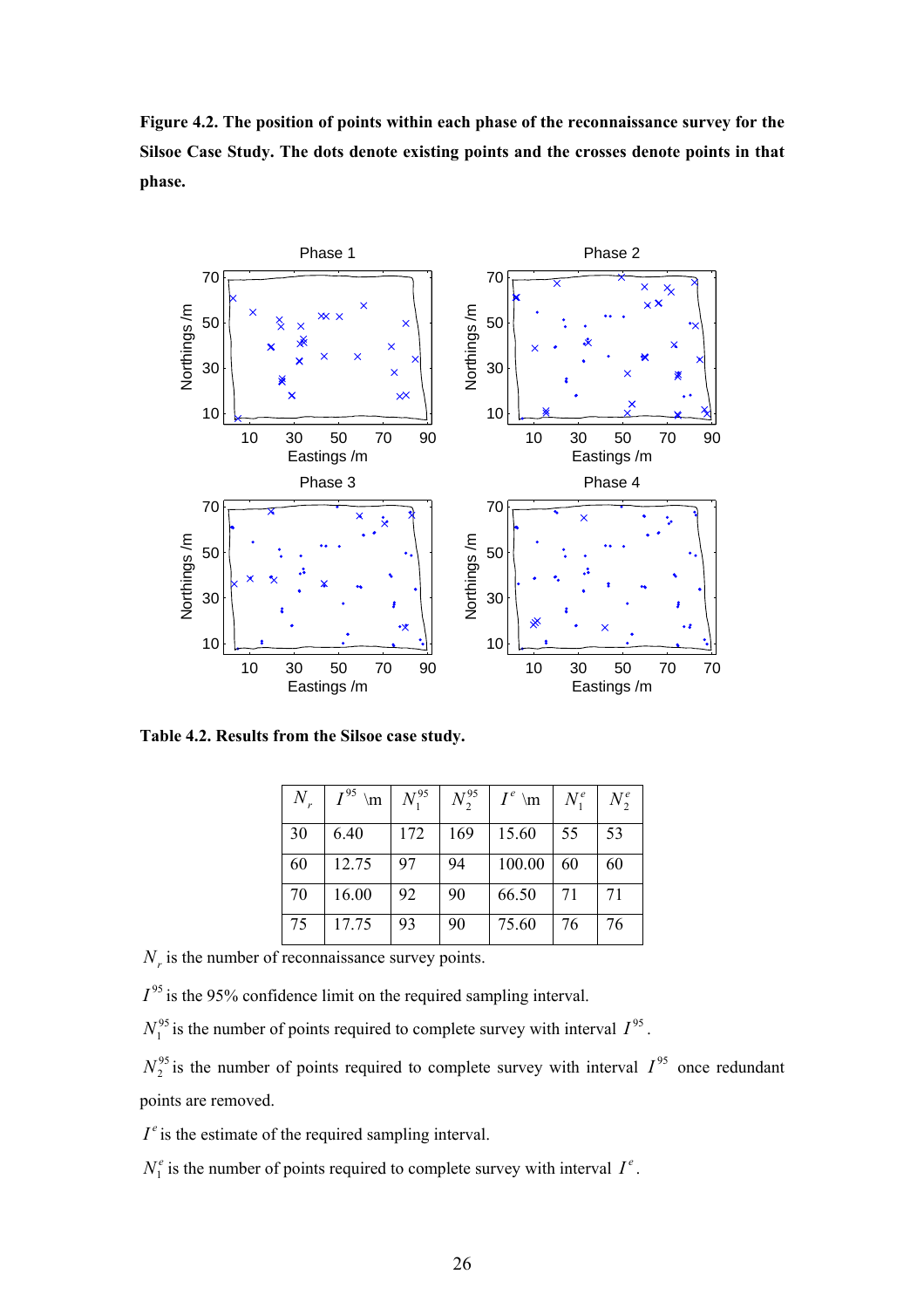After the first phase of 30 points, Table 4.2 shows that a regular survey containing a further 139 points would be required to sample the moisture content with 95% confidence of satisfying the kriging variance threshold. In comparison a further 23 points would be required if the variogram estimated from this phase was assumed to be correct. The difference in size of these two regular sample schemes suggests that savings may be made by learning more about the variogram. Therefore a second 30 point phase of the reconnaissance survey was completed. Figure 4.3 illustrates how the optimal sampling interval was known with more certainty after this phase.

**Figure 4.3. The pdf of the required sampling interval after each phase of the Silsoe Case Study reconnaissance survey.** 



A further 34 regular points were required to complete a regular survey with 95% confidence that the kriging variance threshold will be satisfied. In comparison no further points were required if the estimated variogram was assumed to be correct. After a third reconnaissance phase consisting of 10 points, a further 20 points were required to complete the survey with 95% confidence that the kriging variance threshold would be satisfied. The estimated variogram required 1 further point. After a fourth phase of 5 points, a further 15 points were required to complete the survey with 95% confidence that the kriging variance threshold would be satisfied. Again the estimated variogram required 1 further point. At this point the reconnaissance survey was halted as little saving could be made by learning more about the variogram. The pdfs after the second, third and fourth phases show that there is a probability of approximately 0.3 that the kriging variance threshold will be satisfied for regular grids with spacing of 100m. This is an indication that the selected threshold is fairly lenient and may be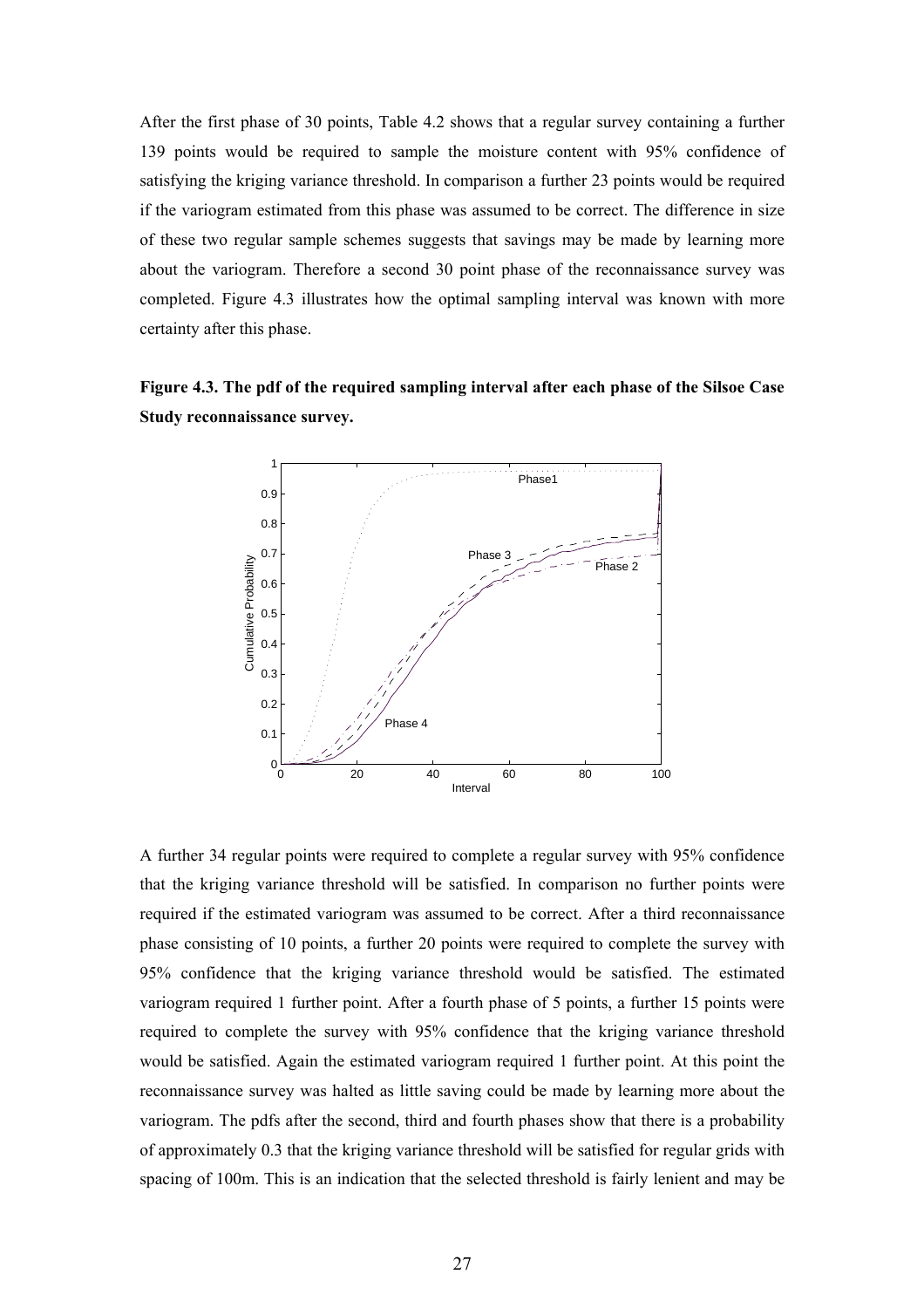greater than the total variance of the moisture content across the field. For this reason a relatively small number of points are required to complete the survey. A non adaptive sampling scheme would not have recognised this, possibly leading to over-sampling of the region.

The left hand plot in Figure 4.4 shows the 75 point reconnaissance survey and the 15 points on the regular grid suggested by the adaptive algorithm. The sample size may be reduced further by permitting irregularly positioned points in the main survey. In the right hand plot of Figure 4.4, the 15 regular points have been replaced by four irregularly positioned points. The number and position of these points were chosen using an iterative spatial simulated annealing algorithm designed to ensure that the kriging variance threshold was satisfied everywhere in the field. This algorithm used the most probable of the sets of variogram parameters which corresponded to a sampling interval equal to the lower 95% confidence limit. Initially a SSA algorithm was used to minimize the maximum kriging variance within the region with 15 points in addition to the reconnaissance survey points (van Groenigen, 1999). If the maximum kriging variance threshold was satisfied one point was removed and the SSA algorithm was repeated. This process continued until there were insufficient points to satisfy the kriging variance threshold. The four points shown on the right hand plot of Figure 4.4 represent the position of the smallest number of points able to satisfy the kriging variance threshold.

# **Conclusions**

The Bayesian adaptive algorithm for reconnaissance surveys was successfully implemented into a field system. This system was used to design a survey to map soil moisture content over a field with 95% confidence that a threshold placed on the kriging variance was satisfied everywhere in the field. The survey is specifically suited to the variable being measured and the threshold placed on it; the relatively small number of points required indicates that the threshold may have been almost as large as the total variance of the moisture content.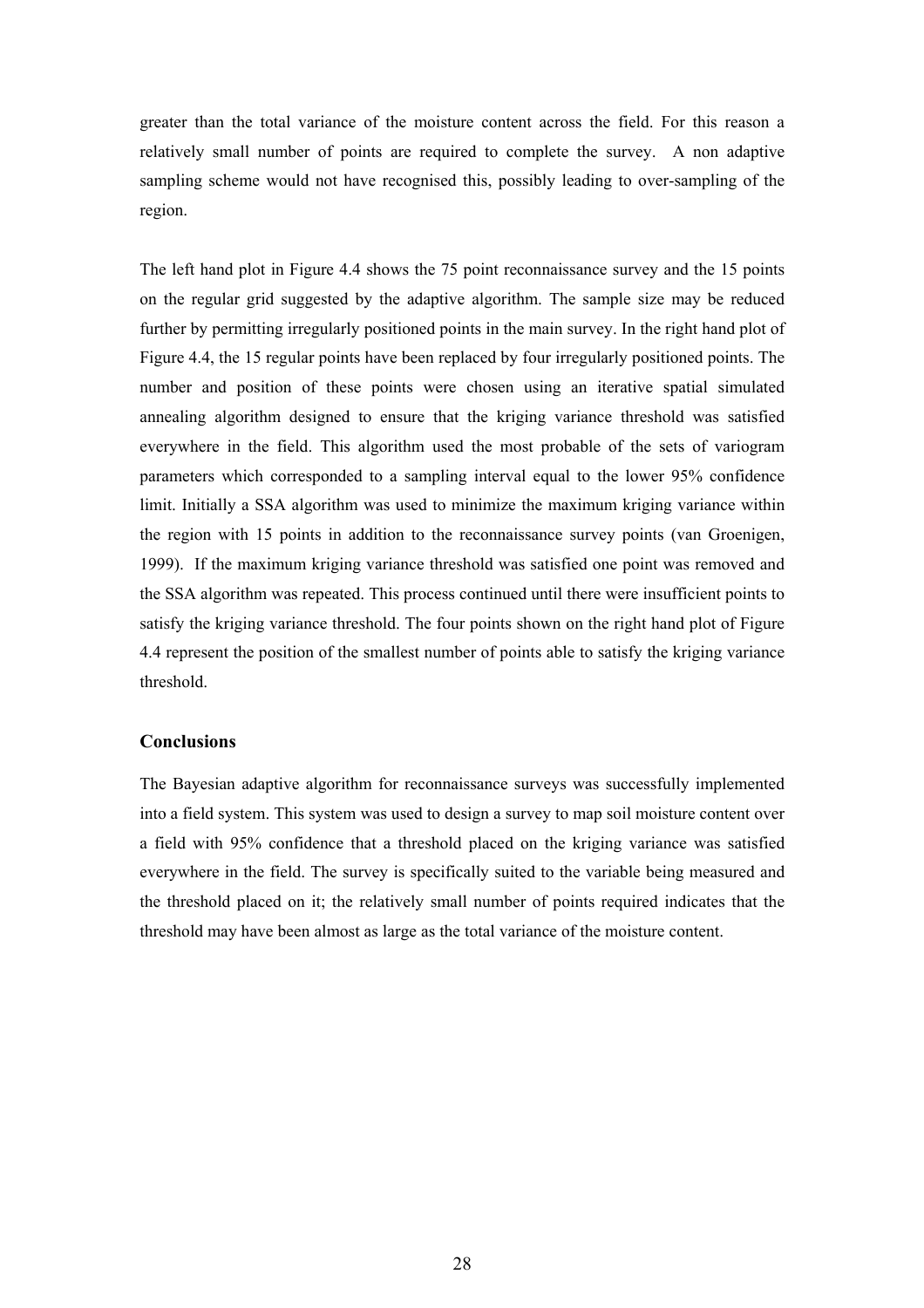**Figure 4.4. The suggested sampling positions for the complete survey of moisture content at Silsoe. The dots denote the reconnaissance survey. The crosses in the left hand plot denote the regular sample scheme with redundant points removed and the crosses in the right hand plot denote the irregular survey which ensures that the kriging variance threshold is not exceeded at anywhere in the field.** 

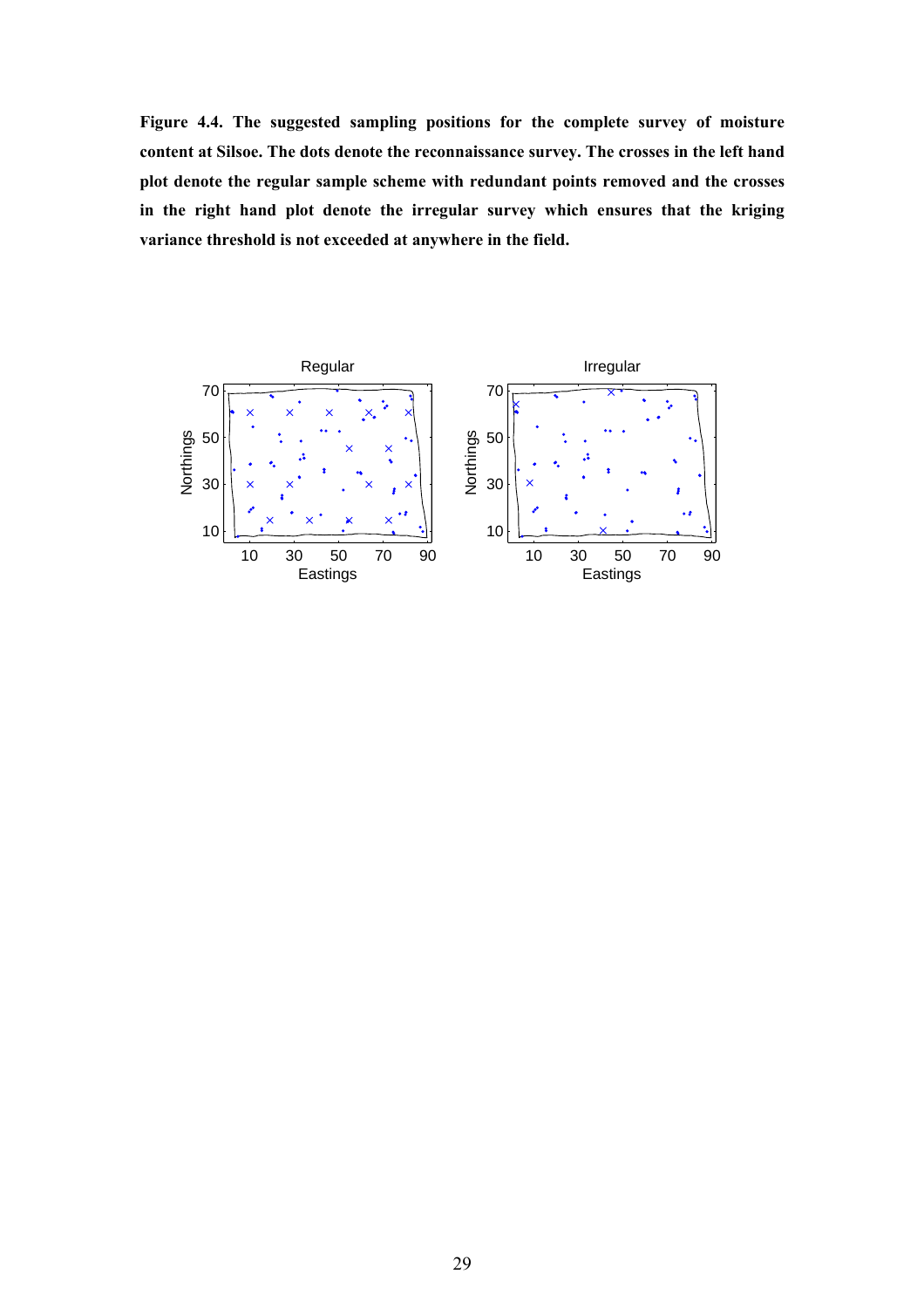# **Acknowledgements**

We are grateful to the Agri-Food committee of the BBSRC for funding this project (85%) through grant 204/D15335. Mr Peter Richards contributed to the design of the field system.